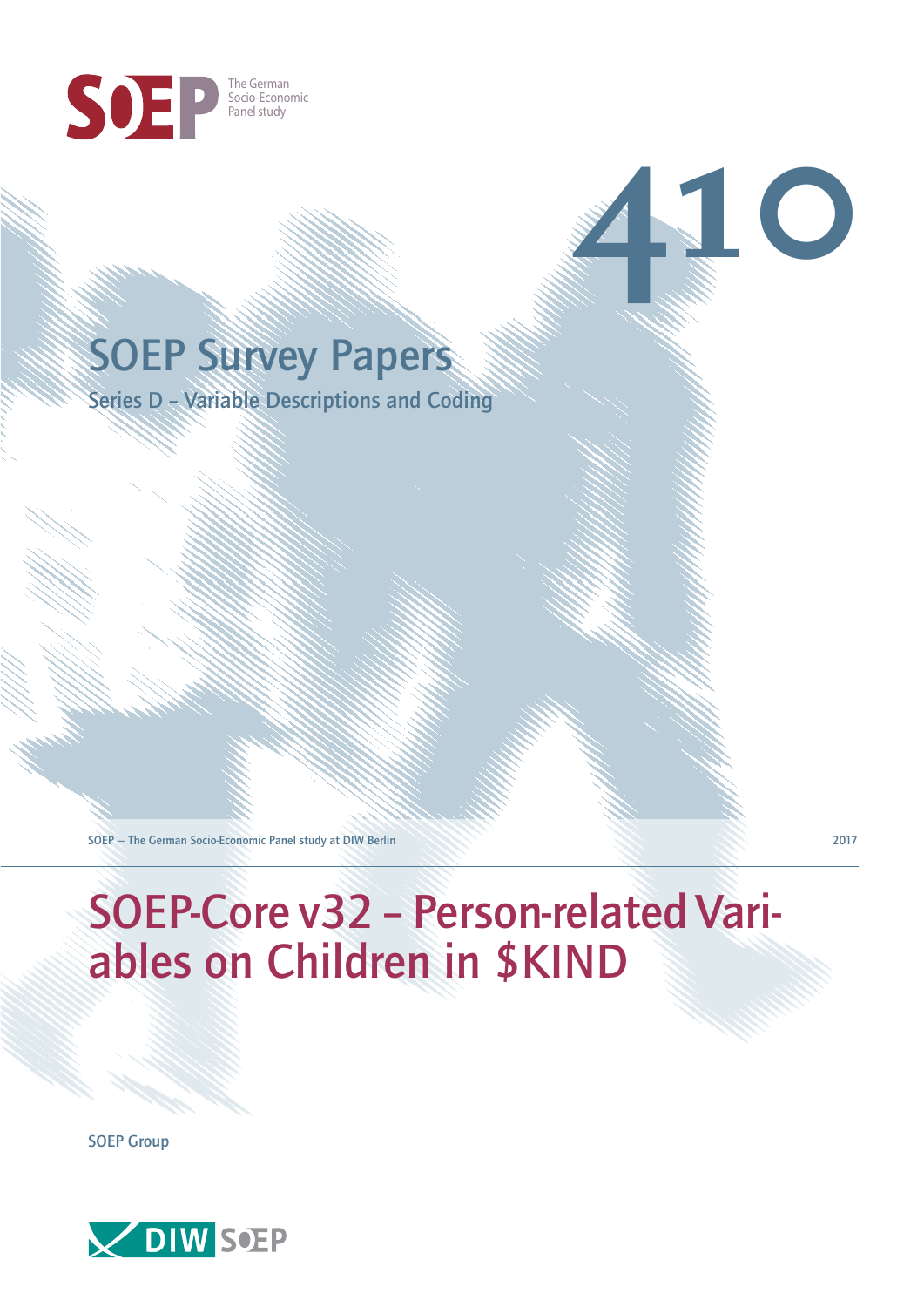Running since 1984, the German Socio-Economic Panel study (SOEP) is a wide-ranging representative longitudinal study of private households, located at the German Institute for Economic Research, DIW Berlin.

The aim of the SOEP Survey Papers Series is to thoroughly document the survey's data collection and data processing. The SOEP Survey Papers is comprised of the following series:

- Series A Survey Instruments (Erhebungsinstrumente)
- Series B Survey Reports (Methodenberichte)
- Series C Data Documentation (Datendokumentationen)
- Series D Variable Descriptions and Coding
- Series E SOEPmonitors
- Series F SOEP Newsletters
- Series G General Issues and Teaching Materials
- The SOEP Survey Papers are available at http://www.diw.de/soepsurveypapers

Editors:

Dr. Jan Goebel, DIW Berlin

- Prof. Dr. Martin Kroh, DIW Berlin and Humboldt Universität Berlin
- Prof. Dr. Carsten Schröder, DIW Berlin and Freie Universität Berlin
- Prof. Dr. Jürgen Schupp, DIW Berlin and Freie Universität Berlin

Please cite this paper as follows:

SOEP Group, 2017. SOEP-Core v32 – Person-related Variables on Children in \$KIND. SOEP Survey Papers 410: Series D – Variable Descriptions and Coding. Berlin: DIW Berlin/SOEP



This work is licensed under a Creative Commons Attribution-ShareAlike 4.0 International License. © 2017 by SOEP ISSN: 2193-5580 (online) DIW Berlin German Socio-Economic Pan[el \(SOEP\)](http://creativecommons.org/licenses/by-sa/4.0/) Mohrenstr. 58 10117 Berlin Germany soeppapers@diw.de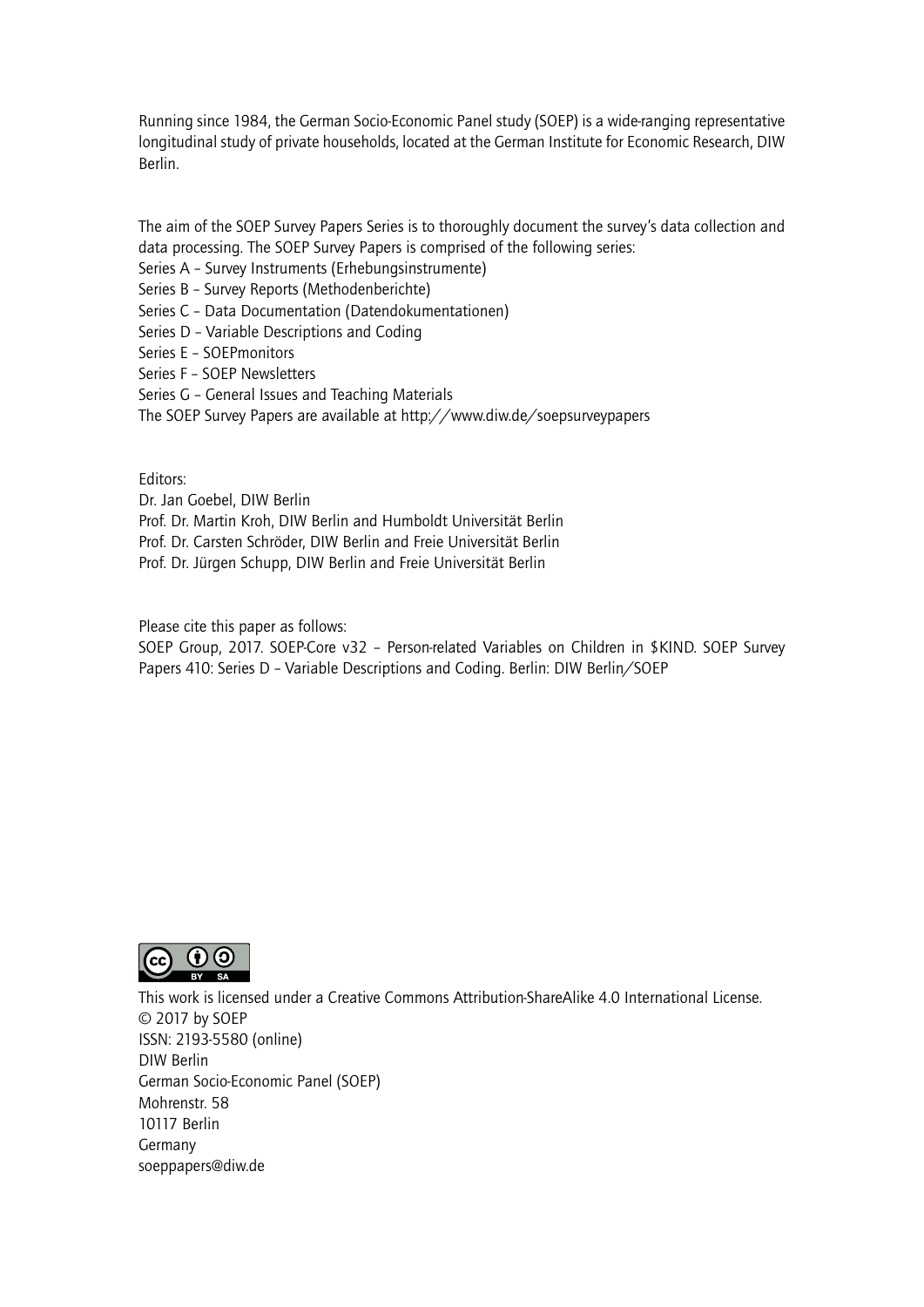

## SOEP-Core v32 – Person-related Variables on Children in \$KIND

SOEP Group

2017

The files \$KIND are part of a collection, which is released with doi:10.5684/soep.v32.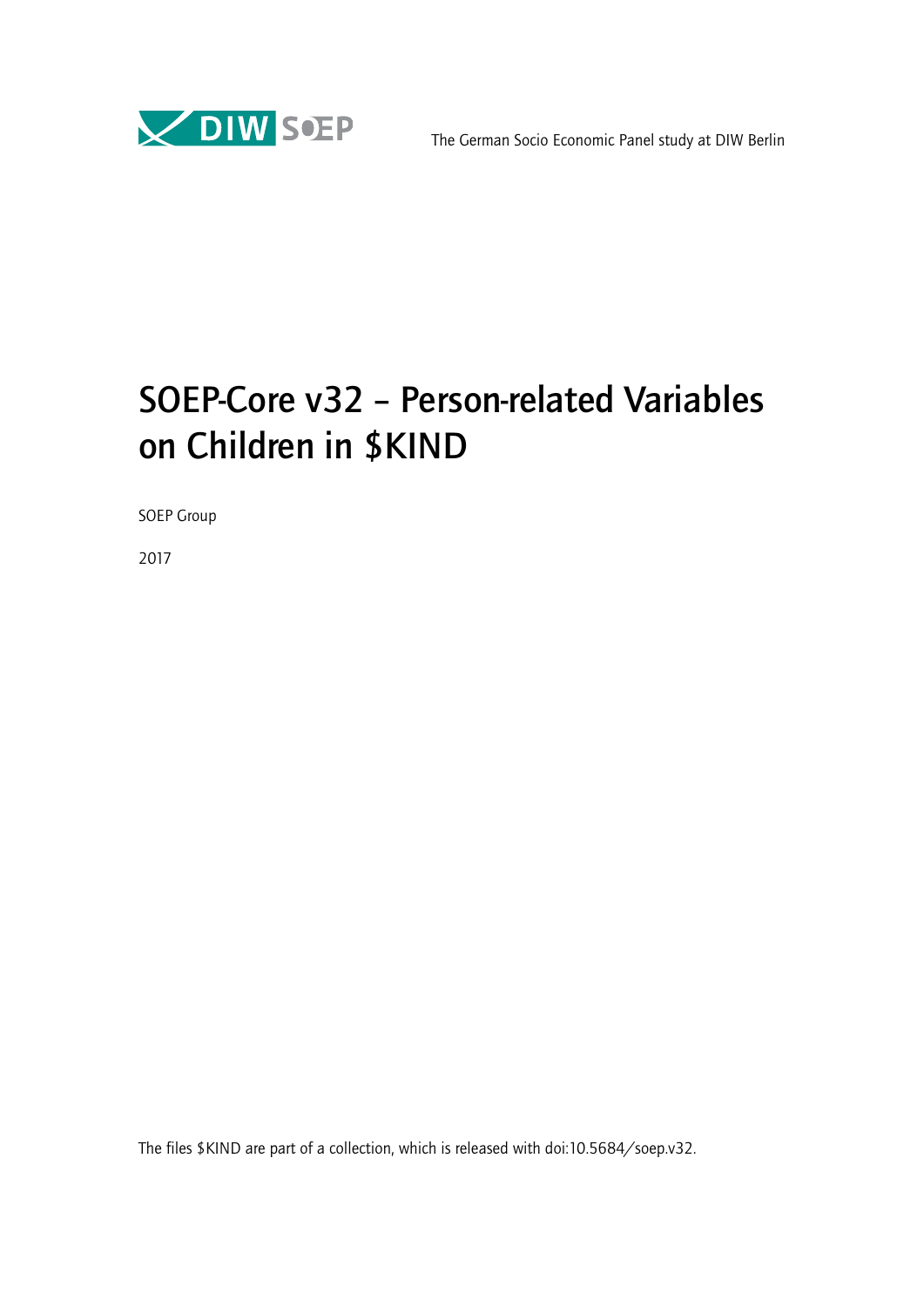## **Contents**

| 1              | <b>Overview</b>                                                                                                                                                         | 4                                                                              |
|----------------|-------------------------------------------------------------------------------------------------------------------------------------------------------------------------|--------------------------------------------------------------------------------|
| $\overline{2}$ | <b>Identifier</b>                                                                                                                                                       | 4<br>$\overline{4}$<br>$\overline{4}$<br>$\overline{4}$<br>$\overline{4}$<br>5 |
| 3              | Basic Demographics/relationship to household head (hh)                                                                                                                  | 6<br>6<br>6<br>6<br>$\overline{7}$<br>10<br>10<br>10                           |
| 4              | Insitutional care/ provider of school                                                                                                                                   | 10 <sup>°</sup><br>10<br>11<br>11<br>11<br>11<br>12<br>12<br>12                |
| 5              | Insitutional care/ provider of daycare<br>bfk7904 – Provider: Company Facility $\ldots \ldots \ldots \ldots \ldots \ldots \ldots \ldots \ldots \ldots \ldots \ldots$    | $12 \overline{ }$<br>12<br>13<br>13<br>13<br>13<br>13<br>14<br>14<br>14        |
| 6              | Variables describing carer outside the household<br>$bf8$ 8203 – Relatives $\ldots \ldots \ldots \ldots \ldots \ldots \ldots \ldots \ldots \ldots \ldots \ldots \ldots$ | 14<br>14<br>14<br>15<br>15<br>15                                               |
| 7              | Variables on costs of institutions, carer, activities etc.                                                                                                              | 16<br>16<br>16<br>16                                                           |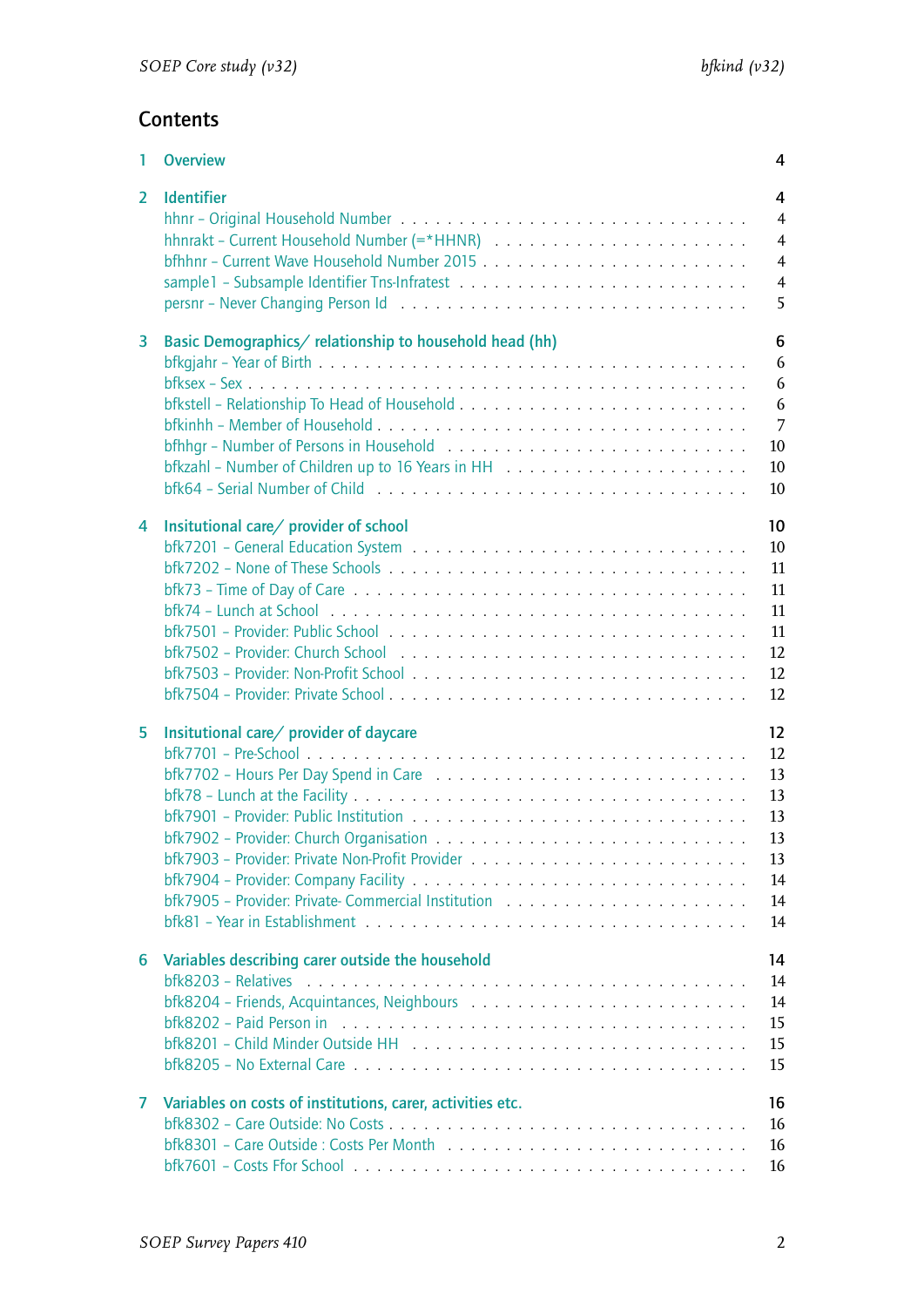| $bf/7602 - No \text{Cost}$<br>bfk8001 – Costs for Care Facility $\ldots \ldots \ldots \ldots \ldots \ldots \ldots \ldots \ldots \ldots \ldots \ldots$                                                                          |  |
|--------------------------------------------------------------------------------------------------------------------------------------------------------------------------------------------------------------------------------|--|
| 8 Pointer                                                                                                                                                                                                                      |  |
| bfkhv – Pointer To Head of Household enterprise in the service of the service of the service of the service of the service of the service of the service of the service of the service of the service of the service of the se |  |
|                                                                                                                                                                                                                                |  |
|                                                                                                                                                                                                                                |  |
|                                                                                                                                                                                                                                |  |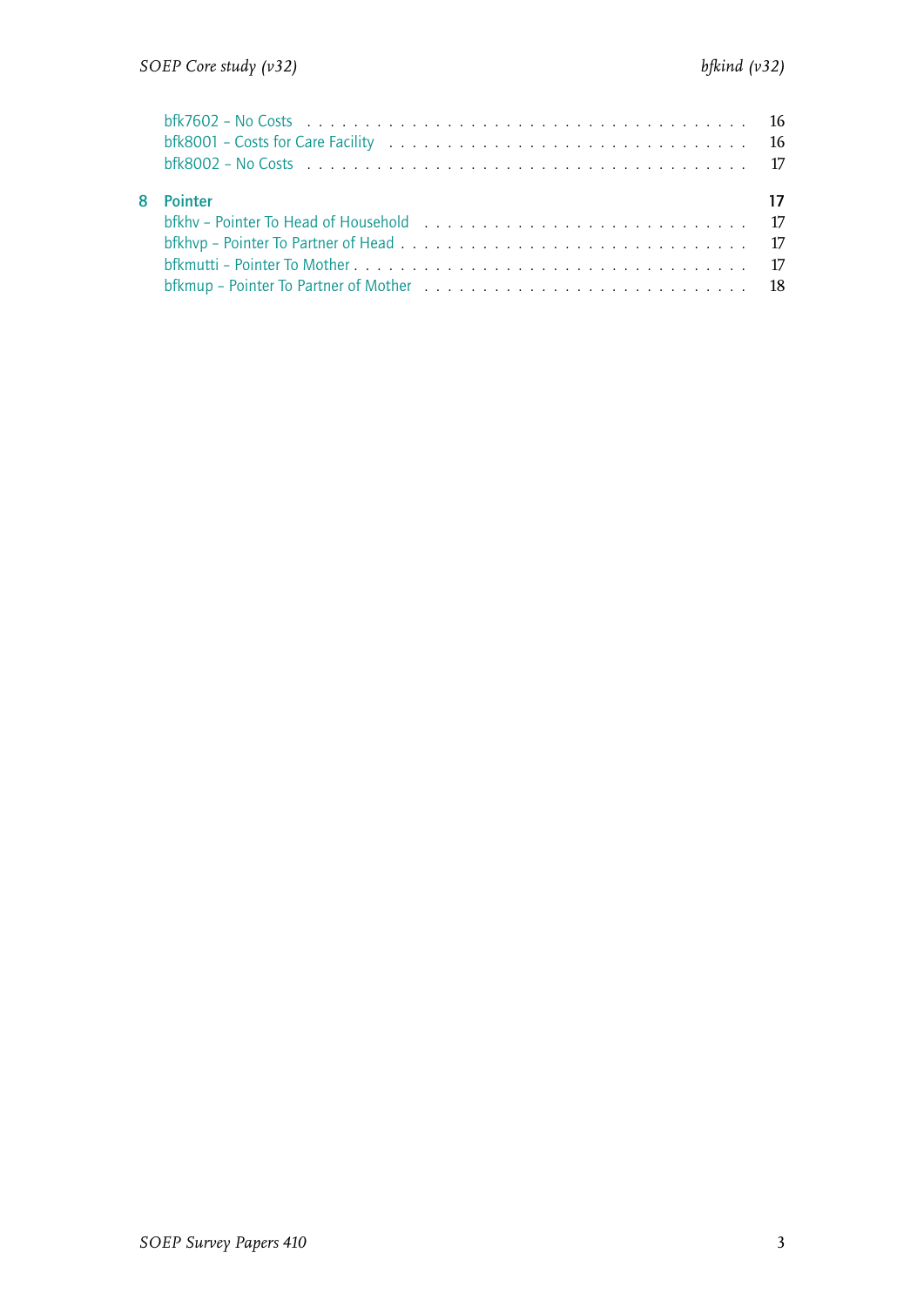## <span id="page-5-0"></span>1 Overview

The variables from the annual **\$kind** files described in the following are not based on answers provided by the children themselves, but by answers to the household questionnaire provided by the respondent within the household (head of household). This data is re-aggregated on the person level and saved as child-specific entries in the file **\$kind**. The annual **\$kind** datasets also contain additional information on institutional care and school attendance for children and young people; in selected waves, questions on costs of childcare as well as on non-institutional care arrangements are also asked (these variables are not described here). However, if questions regarding institutional care or costs of child care are modified, a description is included in this documentation. The entries in bfkind are identifiable with the codes "20" to "25" in the wave-specific variable \$NETTO (in the file PPFAD) or the code (2) in the variable \$NETOLD. In addition to the variables described in this documentation, variables on specific topics that are not surveyed every year are an important part of the data stored in the files **\$kind**. These tables include a reference for each variable regarding its longitudinal format in KIDLONG.

## <span id="page-5-1"></span>2 Identifier

The variable **bfkhhgr**is simply a copy of the variable **\$HHGR** in the wave-specific file \$HBRUTTO. Based on **bfkhhgr** for each child in bfkind the variable **bfkzahl** provides the total number of children up to age 16 living in the current household.

<span id="page-5-2"></span>hhnr – Original Household Number

<span id="page-5-5"></span><span id="page-5-4"></span><span id="page-5-3"></span>

|                   | hhnrakt - Current Household Number (=*HHNR)               |                |  |
|-------------------|-----------------------------------------------------------|----------------|--|
|                   | <b>bfhhnr</b> - Current Wave Household Number 2015        |                |  |
|                   | sample1 - Subsample Identifier Tns-Infratest              |                |  |
|                   |                                                           |                |  |
| 1                 | [1] A German HH Head, West, 1984                          | 523            |  |
| 2                 | [2] B1 Turkish HH Head, 1984                              | 48             |  |
| 3                 | [3] B2 Yugoslav HH Head, 1984                             | 27             |  |
| 4                 | [4] B3 Greek HH Head, 1984                                | 15             |  |
| 5                 | [5] B4 Italian HH Head, 1984                              | 28             |  |
| 6                 | [6] B5 Spanish HH Head, 1984                              | 7              |  |
| 7                 | [7] C German HH Head, East                                | 359            |  |
| 8                 | [8] D1 Immigrant W. Germany (1984-1994), 1994/95          | 48             |  |
| 9                 | [9] D2 Immigrant W. Germany (1984-1994), 1994/95          | 29             |  |
| 10                | [10] E1 Refrehment (PAPI), 1998                           | $\overline{7}$ |  |
| 11                | [11] E2 Refrehment (CAPI), 1998                           | 9              |  |
| $12 \overline{ }$ | [12] F1 Refreshment, 2000                                 | 541            |  |
| 13                | [13] F2 Refreshment, Additional Foreigner Addresses, 2000 | 19             |  |
| 14                | [14] G1 High Income (PreTest), 2002                       | $\Omega$       |  |
| 15                | [15] G2 High Income, 2002                                 | 90             |  |
| $\ddotsc$         | (6 rows omitted)                                          | 1111           |  |
| 24                | [24] M1 Migration (1995-2011), 2013                       | 1406           |  |
| 29                | [29] M2 2015 Migration (2011-2015)                        | 927            |  |
| 60                | [60] L2/3 FiD Screening, Low Income, 2010/11              | 691            |  |
| 61                | [61] L2/3 FiD Screening, Single Parent, 2010/11           | 413            |  |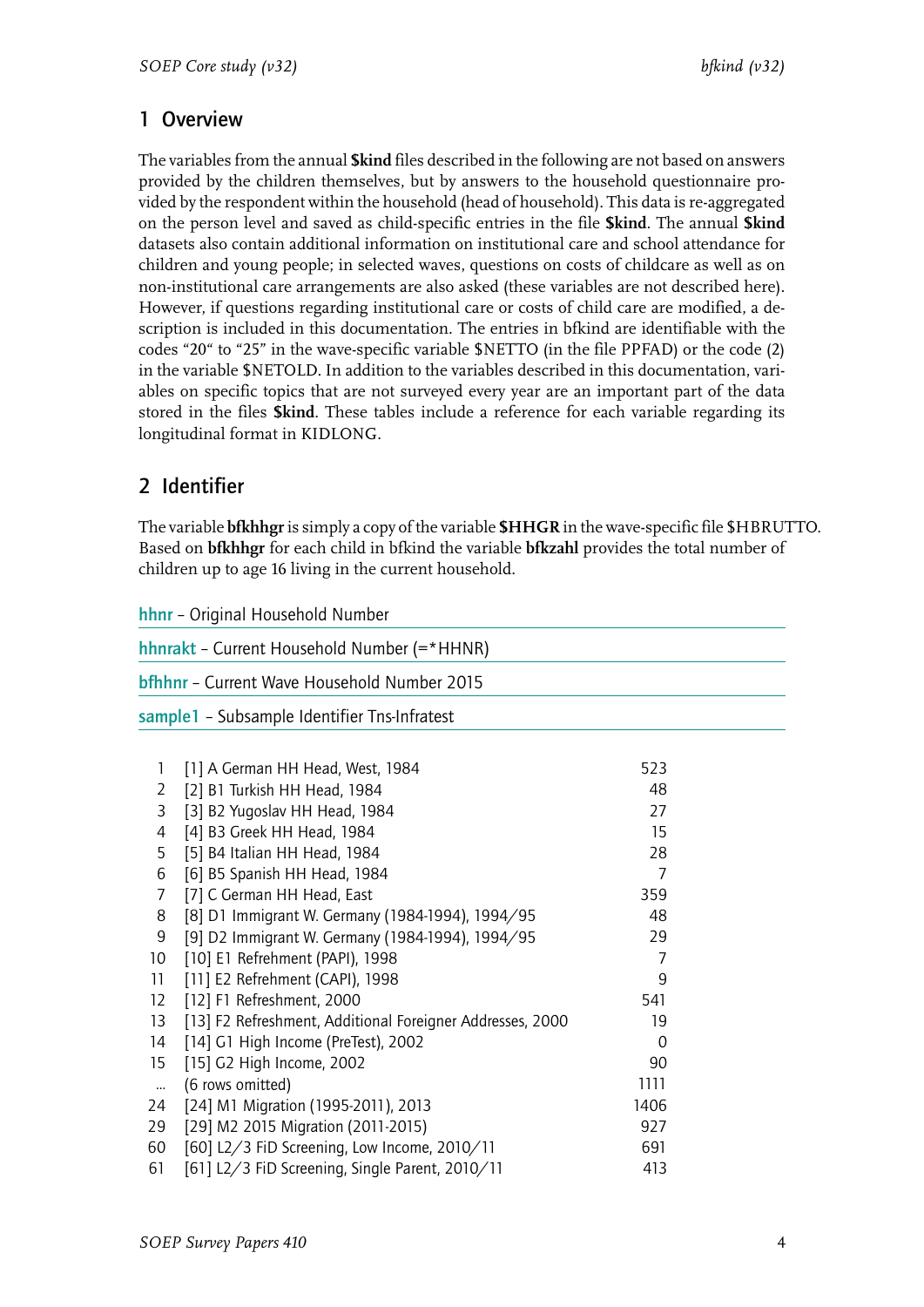| 62   | [62] L2/3 FiD Screening, Families With Several Children, 2010/11 | 1369     |
|------|------------------------------------------------------------------|----------|
| 63   | [63] L1 FiD Birth Cohort 2007, 2010/11                           | 626      |
| 64   | [64] L1 FiD Birth Cohort 2008, 2010/11                           | 625      |
| 65   | [65] L1 FiD Birth Cohort 2009, 2010/11                           | 567      |
| 66   | [66] L1 FiD Birth Cohort 2010, 2010/11                           | 591      |
| $-1$ | [-1] No Answer                                                   | $\Omega$ |
| $-2$ | [-2] Does not apply                                              | 0        |
| $-3$ | [-3] Answer improbable                                           | 0        |
| -4   | [-4] Inadmissible multiple response                              | 0        |
| -5   | [-5] Not included in this version of the questionnaire           | $\Omega$ |
| -6   | [-6] Version of questionnaire with modified filtering            | 0        |

Variable **sample1** depicts the sample membership of each child.

| Value            | label                                                       |
|------------------|-------------------------------------------------------------|
| 1                | A German HH head, West                                      |
| 2                | B1 Turkish HH head                                          |
| 3                | B2 Yugoslavian HH head                                      |
| 4                | B3 Greek HH head                                            |
| 5                | B4 Italian HH head                                          |
| 6                | B5 Spanish HH head                                          |
| $\overline{7}$   | C German HH head, East                                      |
| 8                | D1 Immigrant W. Germany Since 1984                          |
| 9                | D2 Immigrant W. Germany Since 1984                          |
| 10               | E1, PAPI                                                    |
| 11               | E2, CAPI                                                    |
| 12 <sup>2</sup>  | F1 ISOEP, Innovation                                        |
| 13               | F2 ISOEP, Addtnl Foreigner Enumeration                      |
| 14               | G1 High Income (PreTest)                                    |
| 15 <sub>15</sub> | G2 High Income                                              |
| 16               | H Refreshment Sample 2006                                   |
| 19               | 1 Incentivation 2009                                        |
| 20               | J Increase 2011                                             |
| 21               | K Increase 2012                                             |
| 22               | 12 Increase IS 2012                                         |
| 23               | L Special Survey 2012                                       |
| 24               | M1 Migration 2013                                           |
| 29               | M2 Migration 2015                                           |
| 60               | L2/ 3 FiD Screening 2010/ 11 Low Income                     |
| 61               | L2/ 3 FiD Screening 2010/ 11 Single Parent                  |
| 62               | L2/ 3 FiD Screening 2010/ 11 Families with several children |
| 63               | L1 FiD Birth Cohort 2007                                    |
| 64               | L1 FiD Birth Cohort 2008                                    |
|                  |                                                             |

- 65 L1 FiD Birth Cohort 2009
- 66 L1 FiD Birth Cohort 2010

<span id="page-6-0"></span>persnr – Never Changing Person Id

Unique person identifier for each person in the SOEP-CORE database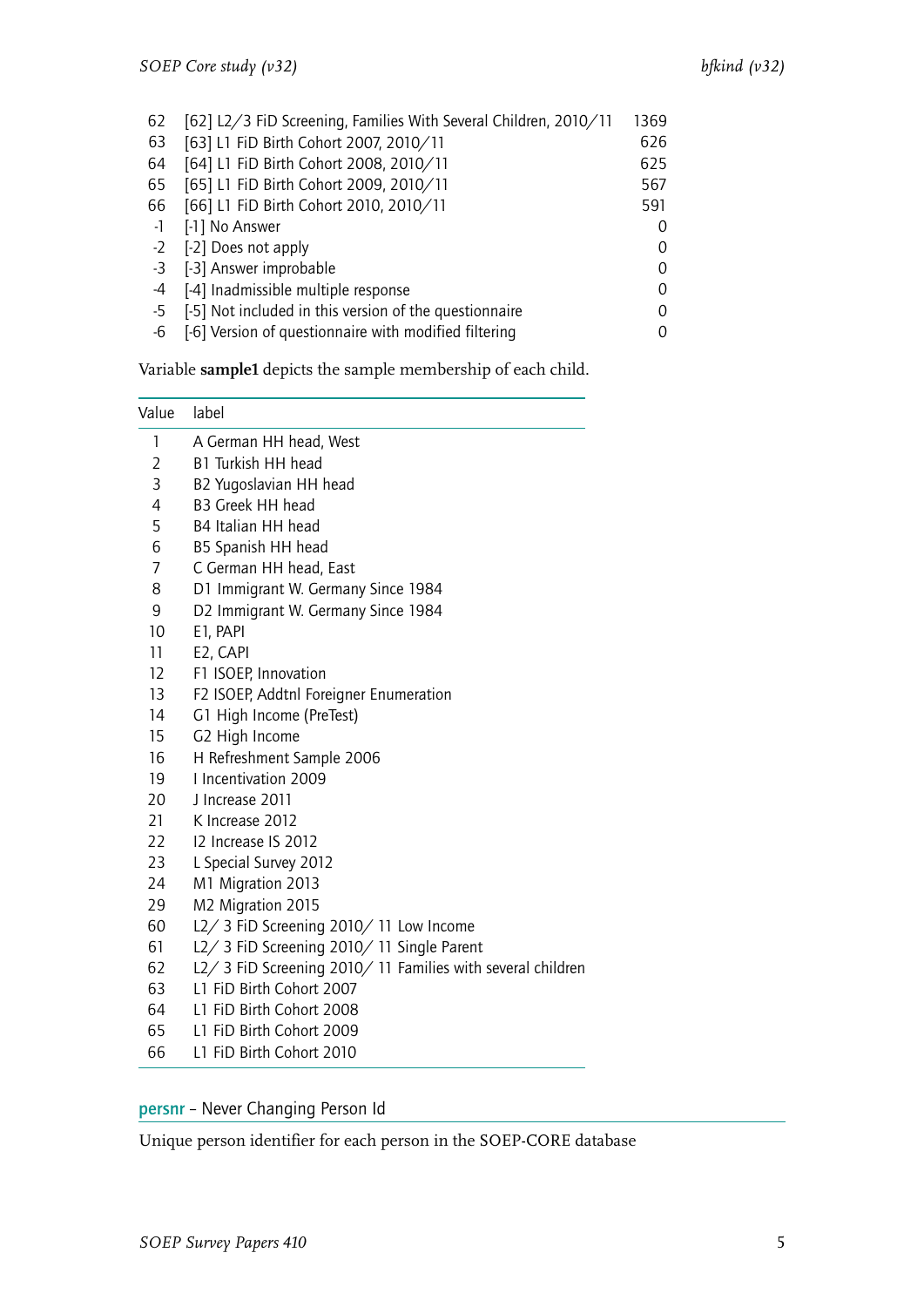## <span id="page-7-0"></span>3 Basic Demographics/ relationship to household head (hh)

This section summarizes a child's gender **bfksex** and his/ her relationship to the household head **\$kstell**. A child's sex can in some cases diverge from the longitudinally tested data in PPFAD (variable **sex**). The information stored in **\$kstell** is a copy of the variable **\$stell** in the wave-specific file \$PBRUTT.

#### <span id="page-7-1"></span>bfkgjahr – Year of Birth

? What year were these children born? // Year of birth: *(from: soep-core/soep-core-2015-hh/ 71:hkgeba)*

The "year of birth" of a child is included in all wave-specific datasets.

<span id="page-7-2"></span>bfksex – Sex

| 1 [1] Male                                                | 5107     |
|-----------------------------------------------------------|----------|
| 2 [2] Female                                              | 4966     |
| -1 [-1] No Answer                                         | 3        |
| -2 [-2] Does not apply                                    | $\Omega$ |
| -3 [-3] Answer improbable                                 | 0        |
| -4 [-4] Inadmissible multiple response                    | O        |
| -5 [-5] Not included in this version of the questionnaire | 0        |
| -6 [-6] Version of questionnaire with modified filtering  |          |
|                                                           |          |

#### <span id="page-7-3"></span>bfkstell – Relationship To Head of Household

| 0         | [0] Head of Household                                    | 0              |
|-----------|----------------------------------------------------------|----------------|
| 11        | [11] Spouse of HH Head                                   | 0              |
| 12        | [12] Same Sex Spouse                                     | 0              |
| 13        | [13] Life Partner of HH Head                             | 0              |
| 21        | [21] Biological Child Head of Household                  | 9668           |
| 22        | [22] Stepchild (Child of thePartner)                     | 200            |
| 23        | [23] Adoptive Child                                      | 16             |
| 24        | [24] Foster Child of HH Head                             | 42             |
| 25        | [25] Grandchild of HH Head                               | 72             |
| 26        | [26] Great-Grandchild Head of Household                  | 1              |
| 27        | [27] Son, Daughter-In-Law                                | 0              |
| 31        | [31] Father, Mother                                      | 0              |
| 32        | [32] Step Mother/Father, Partner of Parent of HH Head    | 0              |
| 33        | [33] Adoptive Mother/Father of HH Head                   | 0              |
| 34        | [34] Foster Mother/Father of HH Head                     | 0              |
| $\ddotsc$ | (6 rows omitted)                                         | 63             |
| 45        | [45] Foster Brother/Sister of Head of Household          | 0              |
| 51        | [51] Bro./Sis. in Law 1: Spouse of Bro./Sis. of HH Head  | 0              |
| 52        | [52] Bro./Sis./ in Law 2: Bro./Sis. of Spouse of HH Head | 1              |
| 61        | [61] Aunt/Uncle of HH Head                               | 0              |
| 62        | [62] Niece/Nephew of Head of Household                   | 10             |
| 63        | [63] Cousin/Cousine of Head of Household                 | 0              |
| 64        | [64] Other Relative                                      | 1              |
| 71        | [71] Others                                              | $\overline{2}$ |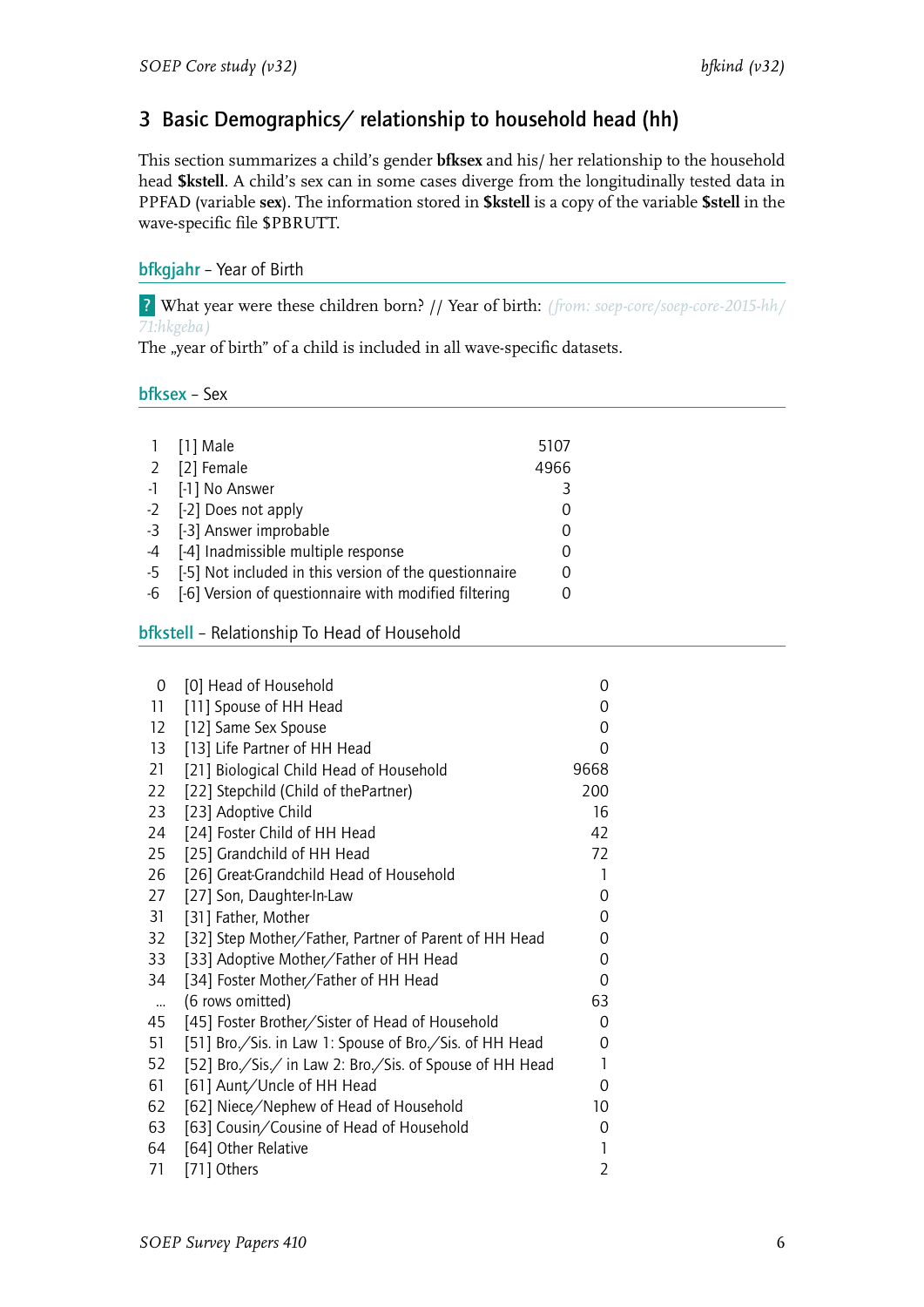| 99 [99] Position to Head of HH Unknown                    |  |
|-----------------------------------------------------------|--|
| -1 [-1] No Answer                                         |  |
| -2 [-2] Does not apply                                    |  |
| -3 [-3] Answer improbable                                 |  |
| -4 [-4] Inadmissible multiple response                    |  |
| -5 [-5] Not included in this version of the questionnaire |  |
| -6 [-6] Version of questionnaire with modified filtering  |  |

Copy of variable **\$stell** in the wave-specific file **\$PBRUTTO**. The values (1) and (2) as well as (5)-(7) are by definition not saved in the file **\$kind**. Please note that since **1998** the additional code (12) was included in **\$stell** and thus also in **bfkstell**. \$kstell (wave A - BB)

| value | lahel |   |  |
|-------|-------|---|--|
|       |       | . |  |

- 1 Spouse of HH<br>2 Partner of HH Partner of HH
- 3 Son/ daughter of HH
- 4 Foster child of HH
- 5 Son/ daughter-in-law of HH
- 6 Father/ mother of HH
- 7 Father/ mother-in-law of HH
- 8 Brother/ sister of HH
- 9 Grandchild of HH
- 10 Other relative of HH
- 11 Not related to HH
- 12 Child of the partner of HH

\$kstell (from wave BC)

| value | lahel                        |
|-------|------------------------------|
| 21    | Son/daughter                 |
| 22    | Stepchild (child of partner) |
| 23    | Adoptive child               |
| 24    | Foster child                 |
| 25    | Grandchild                   |
| 26    | Great-grandchild             |
| 41    | Brother/ sister              |

62 Niece/ nephew

#### <span id="page-8-0"></span>bfkinhh – Member of Household

|   | 0 [0] Lives in HH                        | 8690 |
|---|------------------------------------------|------|
|   | 1 [1] Absent Military, Community Service |      |
|   | 2 [2] Vocational Training, Study         |      |
|   | 3 [3] Occupation, Assembling             |      |
|   | 4 [4] Hospital                           |      |
|   | 5 [5] Absent On Trip                     |      |
| 6 | [6] Other                                |      |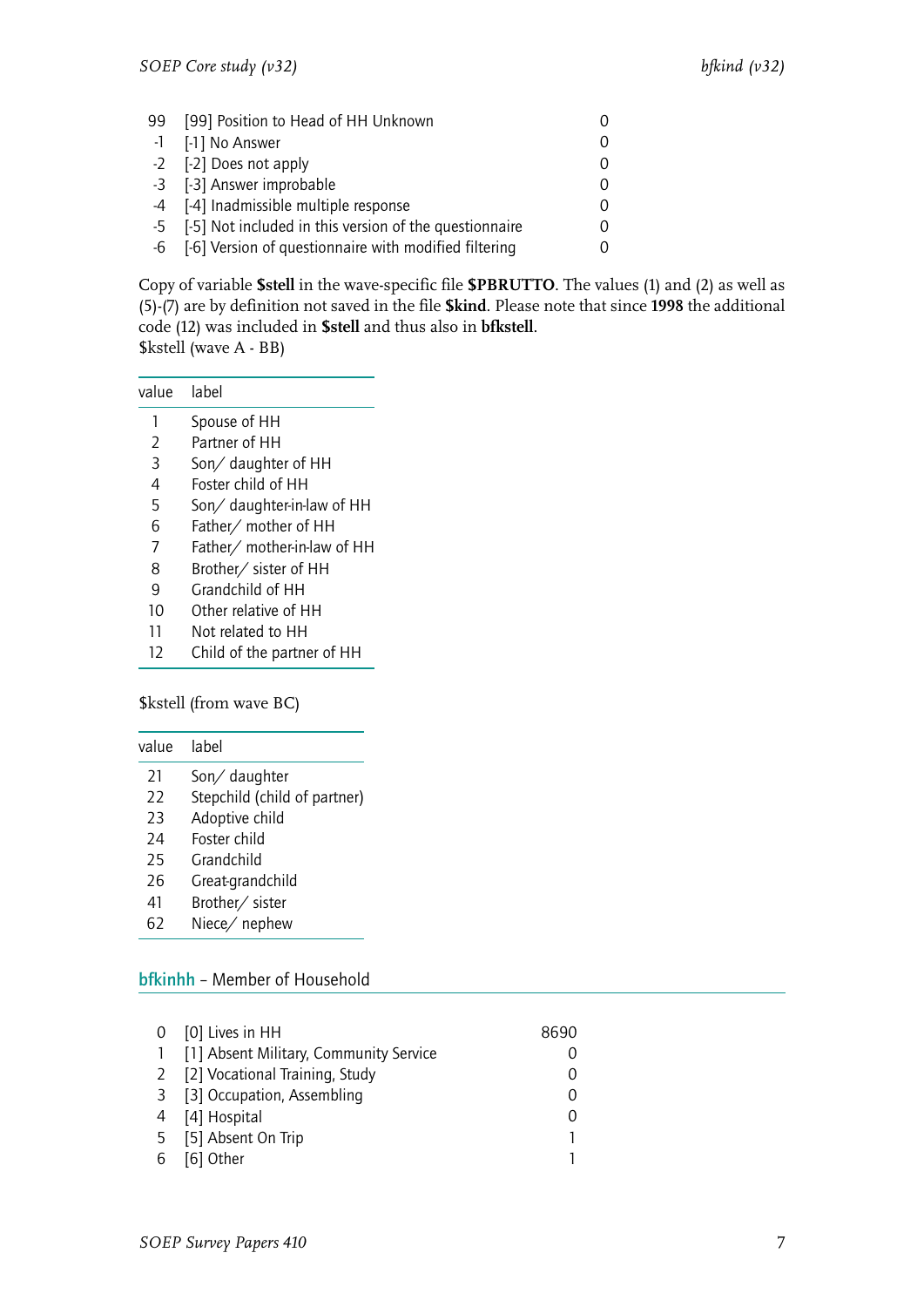| 7            | [7] Has Died                                           | 0           |
|--------------|--------------------------------------------------------|-------------|
| 8            | [8] Has Moved                                          | 0           |
| 9            | [9] Miscoded in Prior Year                             | 0           |
| 11           | $[11]$ Born                                            | 348         |
| 12           | [12] Moved Within W. Germany                           | 42          |
| 13           | [13] Moved From Abroad                                 | 3           |
| 14           | [14] Moved Back to HH                                  | 9           |
| 15           | [15] Moved Within Ger. Before Last Wave                | 0           |
| $\mathbf{u}$ | (21 rows omitted)                                      | 982         |
| 41           | [41] Vocational Training, Study                        | 0           |
| 42           | [42] Occupation, Assembling                            | 0           |
| 43           | [43] Hospital                                          | $\mathbf 0$ |
| 44           | [44] Absent On Trip                                    | $\mathbf 0$ |
| 45           | [45] Other                                             | $\mathbf 0$ |
| 46           | [46] Has Died                                          | 0           |
| 47           | [47] Has Moved                                         | 0           |
| 48           | [48] No Answer When Added                              | 0           |
| 99           | [99] Old-HH, Born New-HH First Named                   | 0           |
| $-1$         | [-1] No Answer                                         | 0           |
| $-2$         | [-2] Does not apply                                    | 0           |
| $-3$         | [-3] Answer improbable                                 | $\mathbf 0$ |
| $-4$         | [-4] Inadmissible multiple response                    | 0           |
| $-5$         | [-5] Not included in this version of the questionnaire | 0           |
| $-6$         | [-6] Version of questionnaire with modified filtering  | 0           |

The variable **bfkinhh** is a copy of the variable **\$PZUG** in the wave-specific file **\$PBRUTTO**. This variable changed between 1988 (wave E) and 1989 (wave F). Additional value labels were included in \$PZUG. \$kinhh (wave A-E)

| value | label                                                   |
|-------|---------------------------------------------------------|
| 0     | Still lives in household (HH)                           |
| 1     | Not in HH due to military/ community service            |
| 2     | Not in HH due to training, college                      |
| 3     | Not in HH due to job                                    |
| 4     | Not in HH due to hospital stay                          |
| 5     | Not in HH due to vacation                               |
| 6     | Not in HH due to other reasons                          |
| 7     | Deceased                                                |
| 8     | Moved out                                               |
| 9     | Possibly misclassified                                  |
| 11    | Born                                                    |
| 12    | Moved into HH from within Germany                       |
| 13    | Moved into HH from foreign country                      |
| 14    | Returned to HH                                          |
| 15    | Moved into HH from within Germany prior to last survey  |
| 16    | Moved into HH from foreign country prior to last survey |
| 17    | Born before last survey                                 |
| 19    | No answer                                               |
|       |                                                         |

<sup>20</sup> Lives in new HH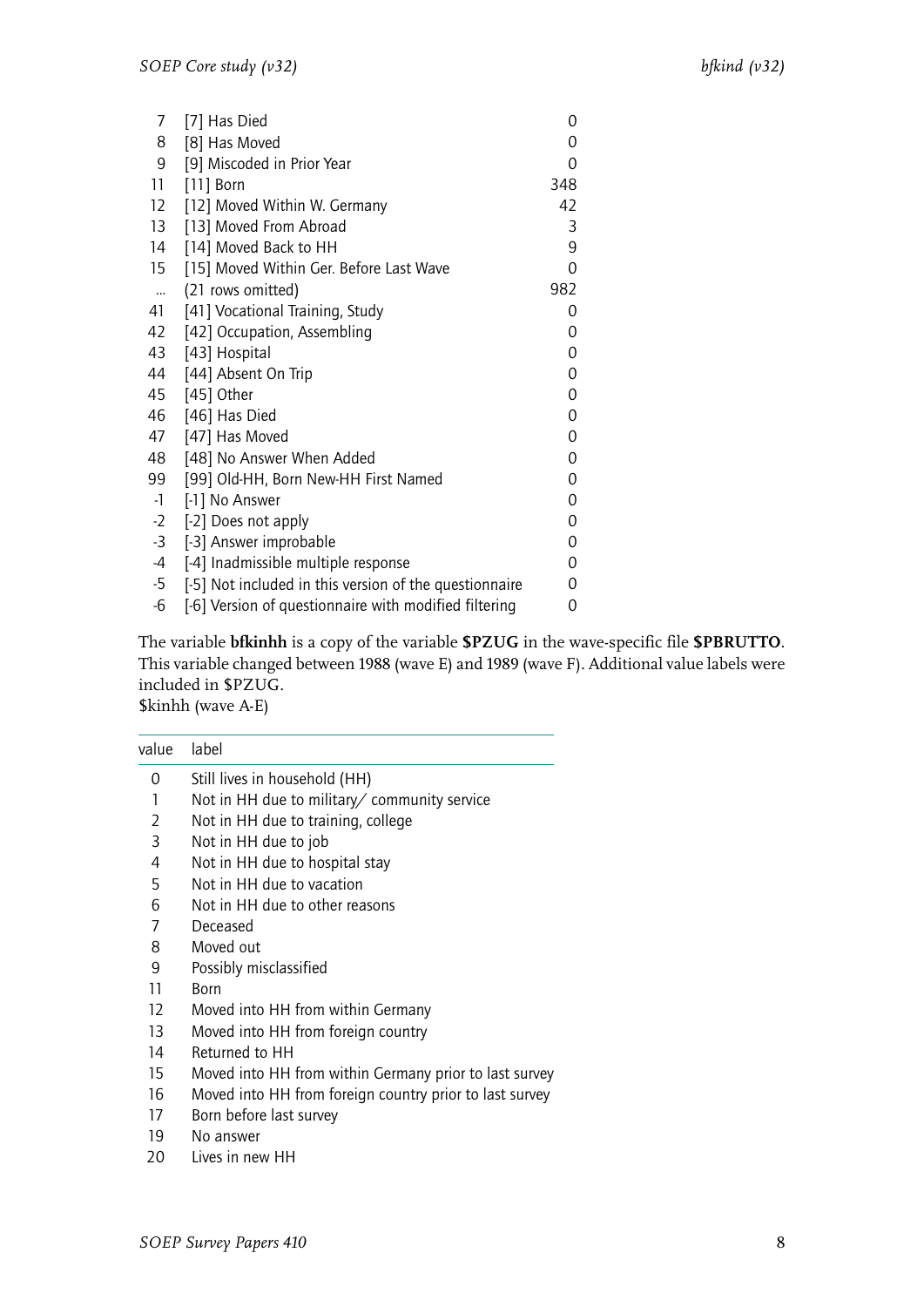| value  | label                                         |
|--------|-----------------------------------------------|
| 21     | Not in HH due to military/ community service  |
| 22     | Not in HH due to training, college            |
| 23     | Not in HH due to job                          |
| 24     | Not in HH due to hospital stay                |
| 25     | Not in HH due to vacation                     |
| 26     | Not in HH due to other reasons                |
| 27     | Deceased                                      |
| 28     | Moved out                                     |
| 30     | Lives in HH since last 19XX                   |
| 31     | Moved into HH from within Germany since 19XX  |
| 32     | Moved into HH from foreign country since 19XX |
| 33     | Born 19XX                                     |
| 39     | No answer                                     |
| $\sim$ |                                               |

- 40 Now living in HH
- 99 No info on current HH affiliation

#### \$kinhh (wave F-BF)

| value             | label                                                             |
|-------------------|-------------------------------------------------------------------|
| 0                 | Still lives in household (HH)                                     |
| 1                 | Not in HH due to military/ community service                      |
| 2                 | Not in HH due to training, college                                |
| 3                 | Not in HH due to job                                              |
| 4                 | Not in HH due to hospital stay                                    |
| 5                 | Not in HH due to vacation                                         |
| 6                 | Not in HH due to other reasons                                    |
| 7                 | Deceased                                                          |
| 8                 | Moved out                                                         |
| 9                 | Possibly misclassified                                            |
| 11                | <b>Born</b>                                                       |
| $12 \overline{ }$ | Moved into HH from within Germany/ moved from within West Germany |
| 13                | Moved into HH from foreign country/ moved from foreign country    |
| 14                | Returned to HH                                                    |
| 15                | Moved into HH from within Germany prior to last survey            |
| 16                | Moved into HH from foreign country prior to last survey           |
| 17                | Born before las survey                                            |
| 18                | Moved from former GDR                                             |
| 19                | No answer                                                         |
| 20                | Lives in new HH                                                   |
| 21                | Not in HH due to military/ community service                      |
| 22                | Not in HH due to training, college                                |
| 23                | Not in HH due to job                                              |
| 24                | Not in HH due to hospital stay                                    |
| 25                | Not in HH due to vacation                                         |
| 26                | Not in HH due to other reasons                                    |
| 27                | Deceased                                                          |
| 28                | Moved out                                                         |
| 30                | Lives in HH for a long time                                       |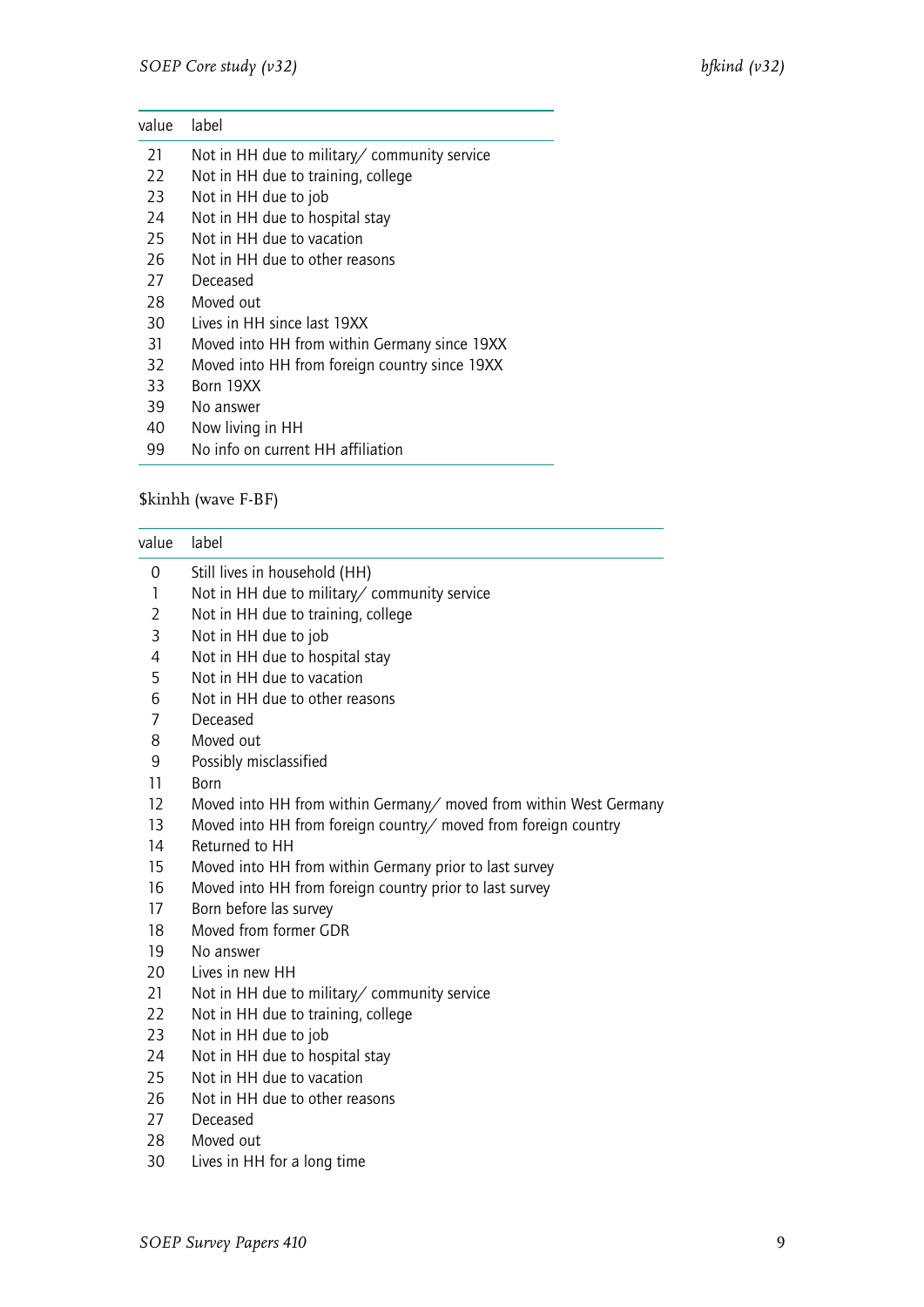| value | label                                                    |
|-------|----------------------------------------------------------|
| 31    | Born last year                                           |
| 32    | Moved into HH from within Germany last year/             |
|       | moved from within West Germany                           |
| 33    | Moved into HH from foreign country last year/            |
|       | moved from within foreign country                        |
| 37    | Old-HH, born new-HH first named                          |
| 38    | Moved from former GDR since January of the previous year |
| 39    | No answer                                                |
| 40    | Now living in HH                                         |
| 41    | Not in HH due to military/ community service             |
| 42    | Not in HH due to training, college                       |
| 43    | Not in HH due to job                                     |
| 44    | Not in HH due to hospital stay                           |
| 45    | Not in HH due to vacation                                |
| 46    | Not in HH due to other reasons                           |
| 47    | Deceased                                                 |
| 48    | Moved                                                    |

99 No info on current HH affiliation

#### <span id="page-11-0"></span>bfhhgr – Number of Persons in Household

#### <span id="page-11-1"></span>bfkzahl – Number of Children up to 16 Years in HH

? Are there children born in 1999 or later living in your household?NA *(from: soep-core/ soep-core-2015-hh/70:hkind)*

#### <span id="page-11-2"></span>bfk64 – Serial Number of Child

#### <span id="page-11-3"></span>4 Insitutional care/ provider of school

#### <span id="page-11-4"></span>bfk7201 – General Education System

? What school does your child currently attend? *(from: soep-core/soep-core-2015-hh/72;)*

|      | [1] Primary School                                     | 3062 |
|------|--------------------------------------------------------|------|
| 2    | [2] Secondary General School                           | 366  |
| 3    | [3] Intermediate School                                | 895  |
| 4    | [4] Upper Secondary School                             | 1189 |
| 5    | [5] Comprehensive School                               | 501  |
| 6    | [6] Vocational School                                  | 5    |
| 7    | [7] Other School                                       | 241  |
| $-1$ | [-1] No Answer                                         | 0    |
| $-2$ | [-2] Does not apply                                    | 3814 |
| -3   | [-3] Answer improbable                                 | 3    |
| -4   | [-4] Inadmissible multiple response                    |      |
| -5   | [-5] Not included in this version of the questionnaire |      |
| -6   | [-6] Version of questionnaire with modified filtering  |      |
|      |                                                        |      |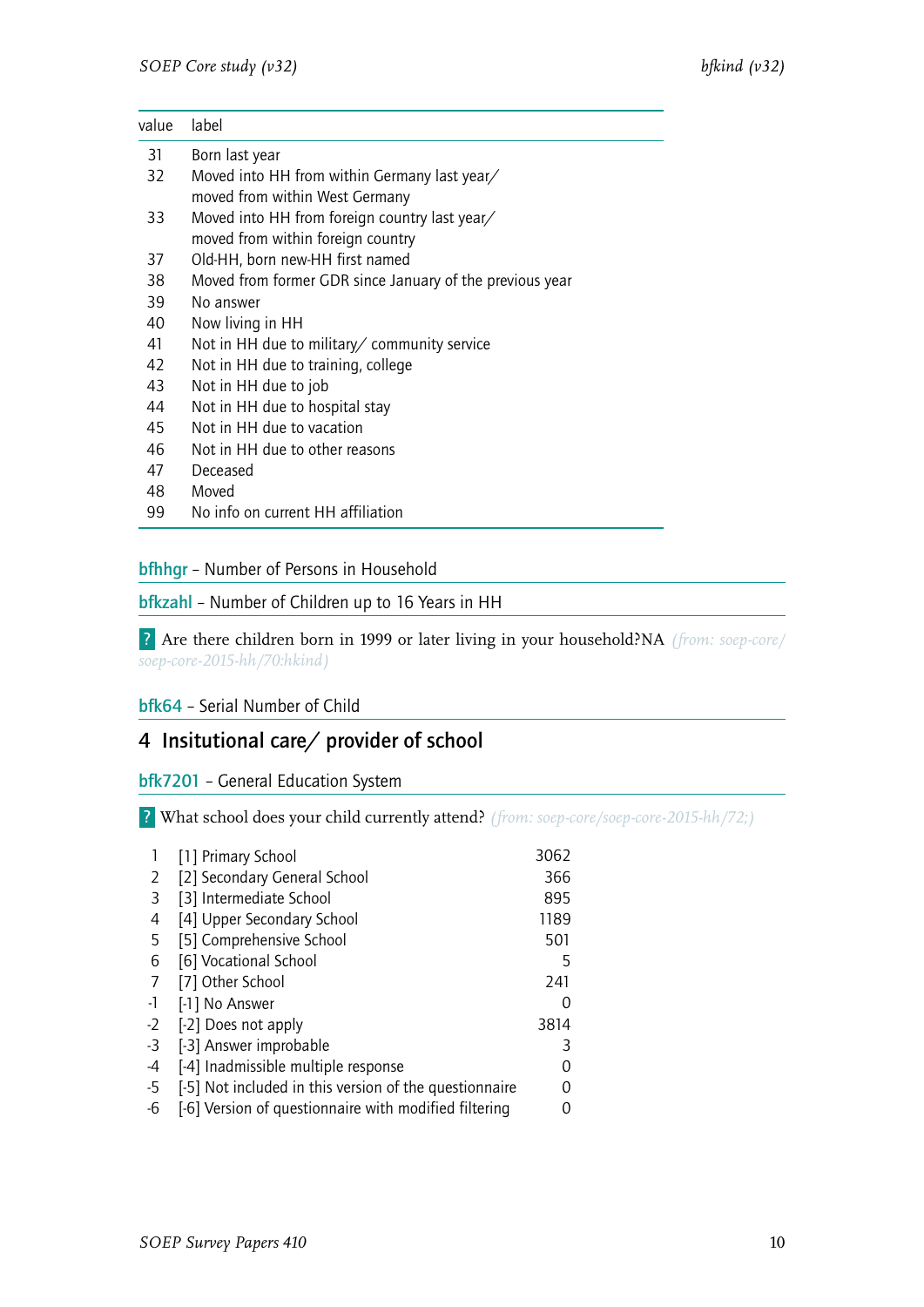#### <span id="page-12-0"></span>bfk7202 – None of These Schools

? What school does your child currently attend? // Does not attend school *(from: soep-core/ soep-core-2015-hh/72:hein4a)*

| 1 [1] None of These Schools                               | 3723 |
|-----------------------------------------------------------|------|
| -1 [-1] No Answer                                         | 79   |
| -2 [-2] Does not apply                                    | 6274 |
| -3 [-3] Answer improbable                                 |      |
| -4 [-4] Inadmissible multiple response                    |      |
| -5 [-5] Not included in this version of the questionnaire |      |
| -6 [-6] Version of questionnaire with modified filtering  |      |

#### <span id="page-12-1"></span>bfk73 – Time of Day of Care

? Does the child usually stay at school all day? *(from: soep-core/soep-core-2015-hh/73;hein9a)*

|      | 1 [1] Yes                                              | 2057     |
|------|--------------------------------------------------------|----------|
| 2    | $[2]$ No                                               | 4189     |
|      | -1 [-1] No Answer                                      | 16       |
|      | -2 [-2] Does not apply                                 | 3814     |
|      | -3 [-3] Answer improbable                              | $\Omega$ |
|      | -4 [-4] Inadmissible multiple response                 | 0        |
| $-5$ | [-5] Not included in this version of the questionnaire | 0        |
| -6   | [-6] Version of questionnaire with modified filtering  | 0        |
|      |                                                        |          |

#### <span id="page-12-2"></span>bfk74 – Lunch at School

? If you want, does the facility provide the child with lunch? *(from: soep-core/soep-core-2015 hh/74;hein7a)*

|             | 1 [1] Yes                                                 | 3970             |
|-------------|-----------------------------------------------------------|------------------|
| $2^{\circ}$ | $[2]$ No                                                  | 2273             |
|             | -1 [-1] No Answer                                         | 19               |
|             | -2 [-2] Does not apply                                    | 3814             |
|             | -3 [-3] Answer improbable                                 |                  |
|             | -4 [-4] Inadmissible multiple response                    | $\left( \right)$ |
|             | -5 [-5] Not included in this version of the questionnaire |                  |
| $-6$        | [-6] Version of questionnaire with modified filtering     |                  |

#### <span id="page-12-3"></span>bfk7501 – Provider: Public School

? What type of school is it? It is: *(from: soep-core/soep-core-2015-hh/75;heinsa)*

| 1 [1] Public School                                       | 5708 |
|-----------------------------------------------------------|------|
| -1 [-1] No Answer                                         | 16   |
| -2 [-2] Does not apply                                    | 4352 |
| -3 [-3] Answer improbable                                 | O    |
| -4 [-4] Inadmissible multiple response                    | 0    |
| -5 [-5] Not included in this version of the questionnaire | 0    |
| -6 [-6] Version of questionnaire with modified filtering  | 0    |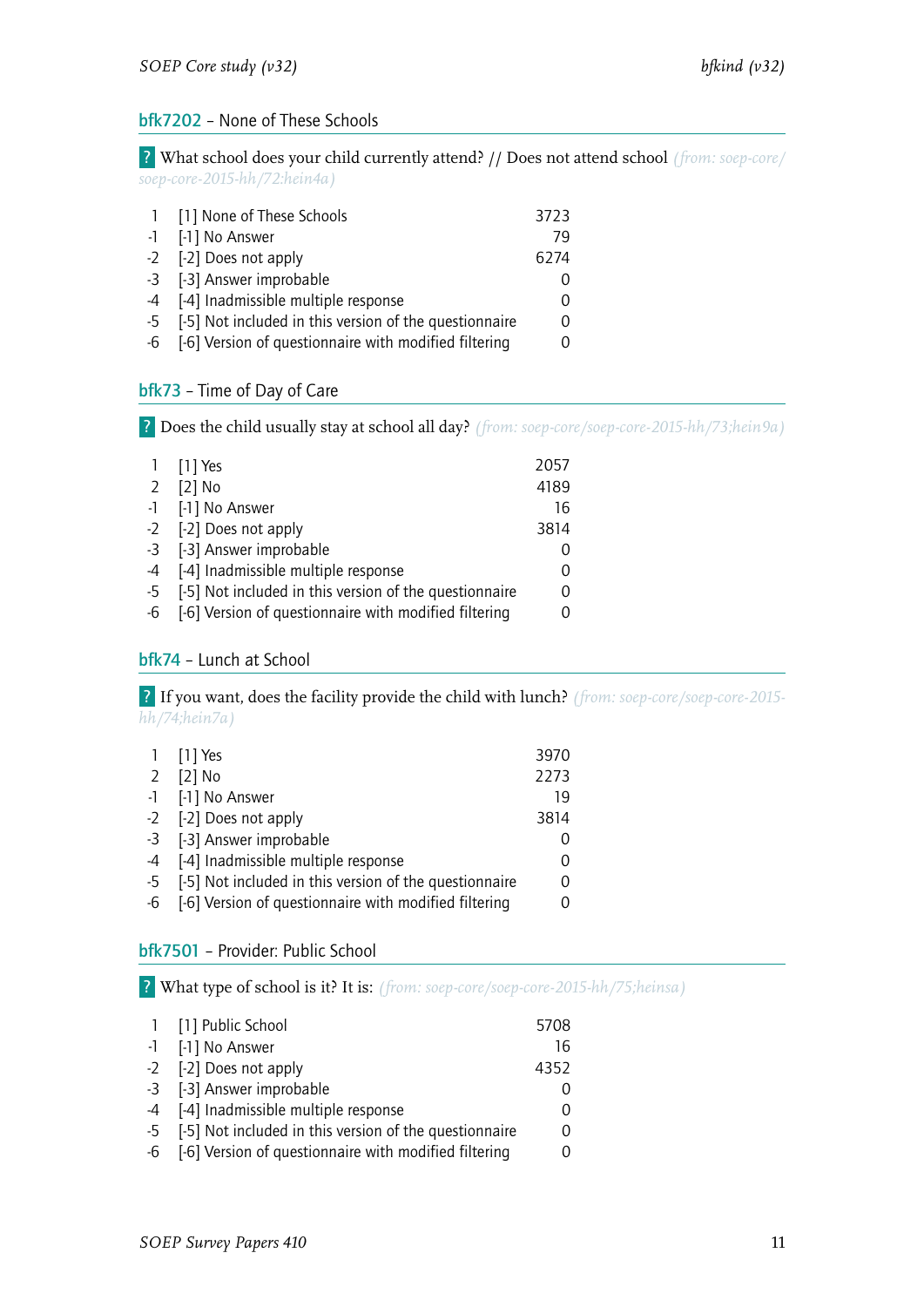#### <span id="page-13-0"></span>bfk7502 – Provider: Church School

? What type of school is it? It is: *(from: soep-core/soep-core-2015-hh/75;heinsa)*

| 1 [1] Religious School                                    | 341  |
|-----------------------------------------------------------|------|
| -1 [-1] No Answer                                         | 16   |
| -2 [-2] Does not apply                                    | 9719 |
| -3 [-3] Answer improbable                                 |      |
| -4 [-4] Inadmissible multiple response                    |      |
| -5 [-5] Not included in this version of the questionnaire |      |
| -6 [-6] Version of questionnaire with modified filtering  |      |
|                                                           |      |

#### <span id="page-13-1"></span>bfk7503 – Provider: Non-Profit School

? What type of school is it? It is: *(from: soep-core/soep-core-2015-hh/75;heinsa)*

|      | 1 [1] Non-Profit School                                  | 102  |
|------|----------------------------------------------------------|------|
|      | -1 [-1] No Answer                                        | 16   |
|      | -2 [-2] Does not apply                                   | 9958 |
|      | -3 [-3] Answer improbable                                |      |
|      | -4 [-4] Inadmissible multiple response                   |      |
| $-5$ | [-5] Not included in this version of the questionnaire   |      |
|      | -6 [-6] Version of questionnaire with modified filtering |      |

#### <span id="page-13-2"></span>bfk7504 – Provider: Private School

? What type of school is it? It is: *(from: soep-core/soep-core-2015-hh/75;heinsa)*

| $\overline{1}$ | [1] Commercial Private School                            | 95   |
|----------------|----------------------------------------------------------|------|
|                | -1 [-1] No Answer                                        | 16   |
|                | -2 [-2] Does not apply                                   | 9965 |
|                | -3 [-3] Answer improbable                                |      |
|                | -4 [-4] Inadmissible multiple response                   |      |
| $-5$           | [-5] Not included in this version of the questionnaire   |      |
|                | -6 [-6] Version of questionnaire with modified filtering |      |

### <span id="page-13-3"></span>5 Insitutional care/ provider of daycare

#### <span id="page-13-4"></span>bfk7701 – Pre-School

? Does the child currently attend nursery school, daycare, pre-school, creche, etc.? // No, none os these *(from: soep-core/soep-core-2015-hh/77:hein1a)*

| 1 [1] Nursery School                                      | 3428 |
|-----------------------------------------------------------|------|
| 2 [2] Hours Per Day in Care                               | 6466 |
| -1 [-1] No Answer                                         | 170  |
| -2 [-2] Does not apply                                    | 12   |
| -3 [-3] Answer improbable                                 |      |
| -4 [-4] Inadmissible multiple response                    |      |
| -5 [-5] Not included in this version of the questionnaire |      |
| -6 [-6] Version of questionnaire with modified filtering  |      |
|                                                           |      |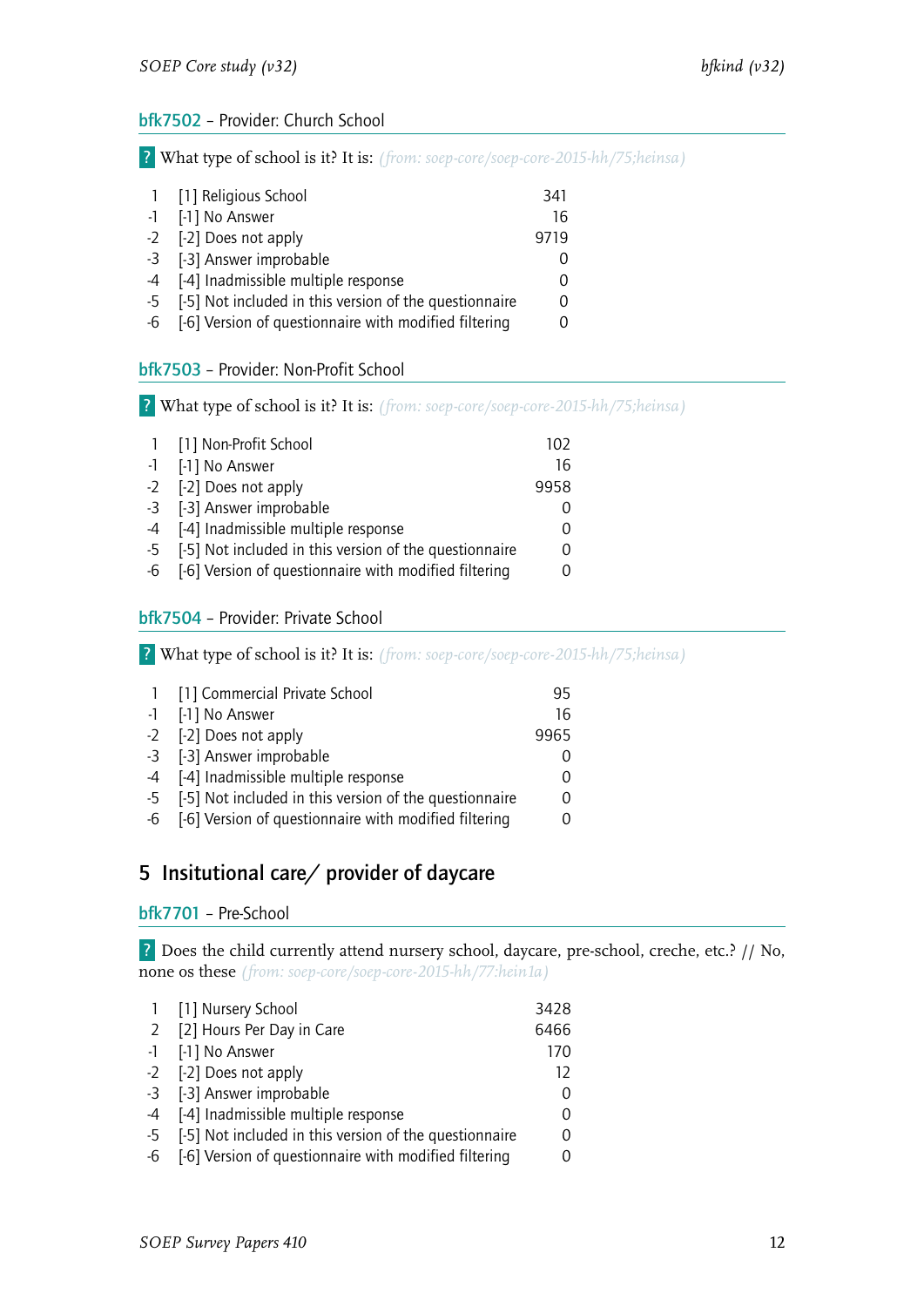#### <span id="page-14-0"></span>bfk7702 – Hours Per Day Spend in Care

? Does the child currently attend nursery school, daycare, pre-school, creche, etc.? // Yes, approximately … hours per day *(from: soep-core/soep-core-2015-hh/77:hein1sa)*

#### <span id="page-14-1"></span>bfk78 - Lunch at the Facility

? Does the school or facility serve lunch to your child if you choose? *(from: soep-core/soepcore-2015-hh/78;hei12a)*

| 1 [1] Yes                                                 | 2750     |
|-----------------------------------------------------------|----------|
| 2 [2] No, No Lunch                                        | 668      |
| -1 [-1] No Answer                                         | 10       |
| -2 [-2] Does not apply                                    | 6648     |
| -3 [-3] Answer improbable                                 |          |
| -4 [-4] Inadmissible multiple response                    |          |
| -5 [-5] Not included in this version of the questionnaire | $\Omega$ |
| -6 [-6] Version of questionnaire with modified filtering  |          |
|                                                           |          |

#### <span id="page-14-2"></span>bfk7901 – Provider: Public Institution

? What type of school or facility is it? It is: *(from: soep-core/soep-core-2015-hh/79;heinka)*

| 1 $[1]$ Yes                                               | 1858             |
|-----------------------------------------------------------|------------------|
| -1 [-1] No Answer                                         | 18               |
| -2 [-2] Does not apply                                    | 8200             |
| -3 [-3] Answer improbable                                 |                  |
| -4 [-4] Inadmissible multiple response                    | $\Omega$         |
| -5 [-5] Not included in this version of the questionnaire | 0                |
| -6 [-6] Version of questionnaire with modified filtering  | $\left( \right)$ |
|                                                           |                  |

#### <span id="page-14-3"></span>bfk7902 – Provider: Church Organisation

? What type of school or facility is it? It is: *(from: soep-core/soep-core-2015-hh/79;heinka)*

| 1 $[1]$ Yes                                               | 1191 |
|-----------------------------------------------------------|------|
| -1 [-1] No Answer                                         | 18   |
| -2 [-2] Does not apply                                    | 8867 |
| -3 [-3] Answer improbable                                 |      |
| -4 [-4] Inadmissible multiple response                    |      |
| -5 [-5] Not included in this version of the questionnaire |      |
| -6 [-6] Version of questionnaire with modified filtering  |      |

#### <span id="page-14-4"></span>bfk7903 – Provider: Private Non-Profit Provider

? What type of school or facility is it? It is: *(from: soep-core/soep-core-2015-hh/79;heinka)*

| 1 [1] Yes                              | 122  |
|----------------------------------------|------|
| -1 [-1] No Answer                      | 18   |
| -2 [-2] Does not apply                 | 9936 |
| -3 [-3] Answer improbable              |      |
| -4 [-4] Inadmissible multiple response |      |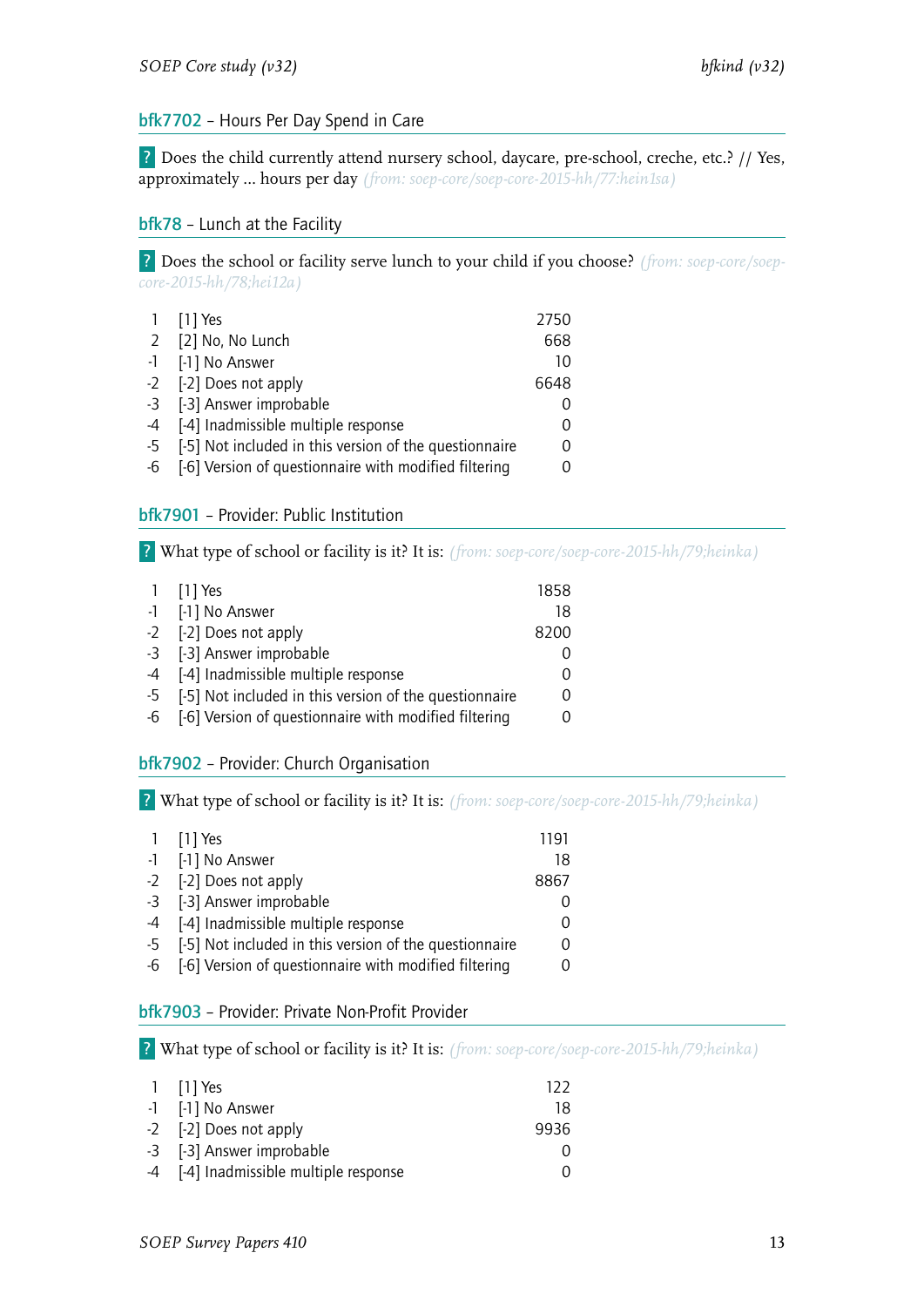- -5 [-5] Not included in this version of the questionnaire 0
- -6 [-6] Version of questionnaire with modified filtering 0

#### <span id="page-15-0"></span>bfk7904 – Provider: Company Facility

? What type of school or facility is it? It is: *(from: soep-core/soep-core-2015-hh/79;heinka)*

| 1 [1] Yes                                                 | 77    |
|-----------------------------------------------------------|-------|
| -1 [-1] No Answer                                         | 18    |
| -2 [-2] Does not apply                                    | 10031 |
| -3 [-3] Answer improbable                                 |       |
| -4 [-4] Inadmissible multiple response                    | 0     |
| -5 [-5] Not included in this version of the questionnaire | 0     |
| -6 [-6] Version of questionnaire with modified filtering  |       |

#### <span id="page-15-1"></span>bfk7905 – Provider: Private- Commercial Institution

? What type of school or facility is it? It is: *(from: soep-core/soep-core-2015-hh/79;heinka)*

| 1 [1] Yes                                                 | 212  |
|-----------------------------------------------------------|------|
| -1 [-1] No Answer                                         | 18   |
| -2 [-2] Does not apply                                    | 9846 |
| -3 [-3] Answer improbable                                 |      |
| -4 [-4] Inadmissible multiple response                    |      |
| -5 [-5] Not included in this version of the questionnaire |      |
| -6 [-6] Version of questionnaire with modified filtering  |      |

#### <span id="page-15-2"></span>bfk81 – Year in Establishment

? Since what year has the child been attending this childcare facility? *(from: soep-core/soepcore-2015-hh/81;heinkja)*

## <span id="page-15-3"></span>6 Variables describing carer outside the household

#### <span id="page-15-4"></span>bfk8203 – Relatives

? Are there any other people who regularly take care of the child (aside from members of the household)? // Yes, relatives *(from: soep-core/soep-core-2015-hh/82:hbet1a)*

| 1 $[1]$ Yes                                               | 1958     |
|-----------------------------------------------------------|----------|
| -1 [-1] No Answer                                         | O        |
| -2 [-2] Does not apply                                    | 8118     |
| -3 [-3] Answer improbable                                 | $\Omega$ |
| -4 [-4] Inadmissible multiple response                    | 0        |
| -5 [-5] Not included in this version of the questionnaire | 0        |
| -6 [-6] Version of questionnaire with modified filtering  | O        |
|                                                           |          |

#### <span id="page-15-5"></span>bfk8204 – Friends, Acquintances, Neighbours

? Are there any other people who regularly take care of the child (aside from members of the household)? // Yes, friends/acquaintances/neighbors *(from: soep-core/soep-core-2015-hh/*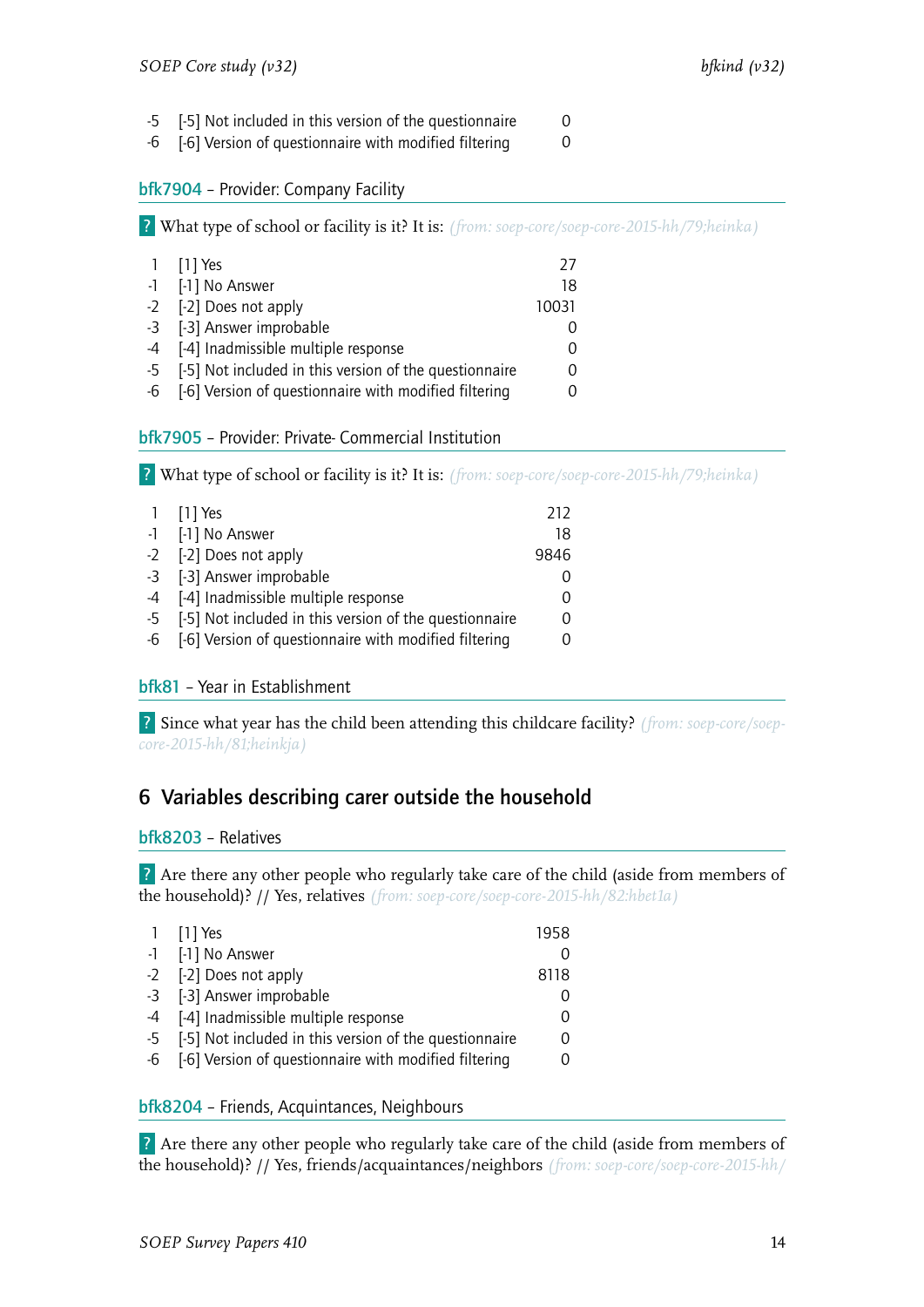#### *82:hbet2a)*

| 1 $[1]$ Yes                                               | 336  |
|-----------------------------------------------------------|------|
| -1 [-1] No Answer                                         |      |
| -2 [-2] Does not apply                                    | 9740 |
| -3 [-3] Answer improbable                                 |      |
| -4 [-4] Inadmissible multiple response                    |      |
| -5 [-5] Not included in this version of the questionnaire |      |
| -6 [-6] Version of questionnaire with modified filtering  |      |
|                                                           |      |

#### <span id="page-16-0"></span>bfk8202 – Paid Person in

? Are there any other people who regularly take care of the child (aside from members of the household)? // Yes, paid in-home childcare provider (Betreuungsperson) *(from: soep-core/ soep-core-2015-hh/82:hbet3a)*

| 1 [1] Yes                                                 | 151  |
|-----------------------------------------------------------|------|
| -1 [-1] No Answer                                         |      |
| -2 [-2] Does not apply                                    | 9925 |
| -3 [-3] Answer improbable                                 |      |
| -4 [-4] Inadmissible multiple response                    |      |
| -5 [-5] Not included in this version of the questionnaire |      |
| -6 [-6] Version of questionnaire with modified filtering  |      |

#### <span id="page-16-1"></span>bfk8201 – Child Minder Outside HH

? Are there any other people who regularly take care of the child (aside from members of the household)? // Yes, childcare provider outside the home (Tagesmutter) *(from: soep-core/ soep-core-2015-hh/82:hbet5a)*

| $1$ [1] Yes                                               | 136. |
|-----------------------------------------------------------|------|
| -1 [-1] No Answer                                         |      |
| -2 [-2] Does not apply                                    | 9940 |
| -3 [-3] Answer improbable                                 |      |
| -4 [-4] Inadmissible multiple response                    | 0    |
| -5 [-5] Not included in this version of the questionnaire | 0    |
| -6 [-6] Version of questionnaire with modified filtering  | 0    |

#### <span id="page-16-2"></span>bfk8205 – No External Care

? Are there any other people who regularly take care of the child (aside from members of the household)? // No *(from: soep-core/soep-core-2015-hh/82:hbet4a)*

| 1 $[1]$ Yes                                               | 7561 |
|-----------------------------------------------------------|------|
| -1 [-1] No Answer                                         | 119  |
| -2 [-2] Does not apply                                    | 2396 |
| -3 [-3] Answer improbable                                 | 0    |
| -4 [-4] Inadmissible multiple response                    | 0    |
| -5 [-5] Not included in this version of the questionnaire | 0    |
| -6 [-6] Version of questionnaire with modified filtering  | 0    |
|                                                           |      |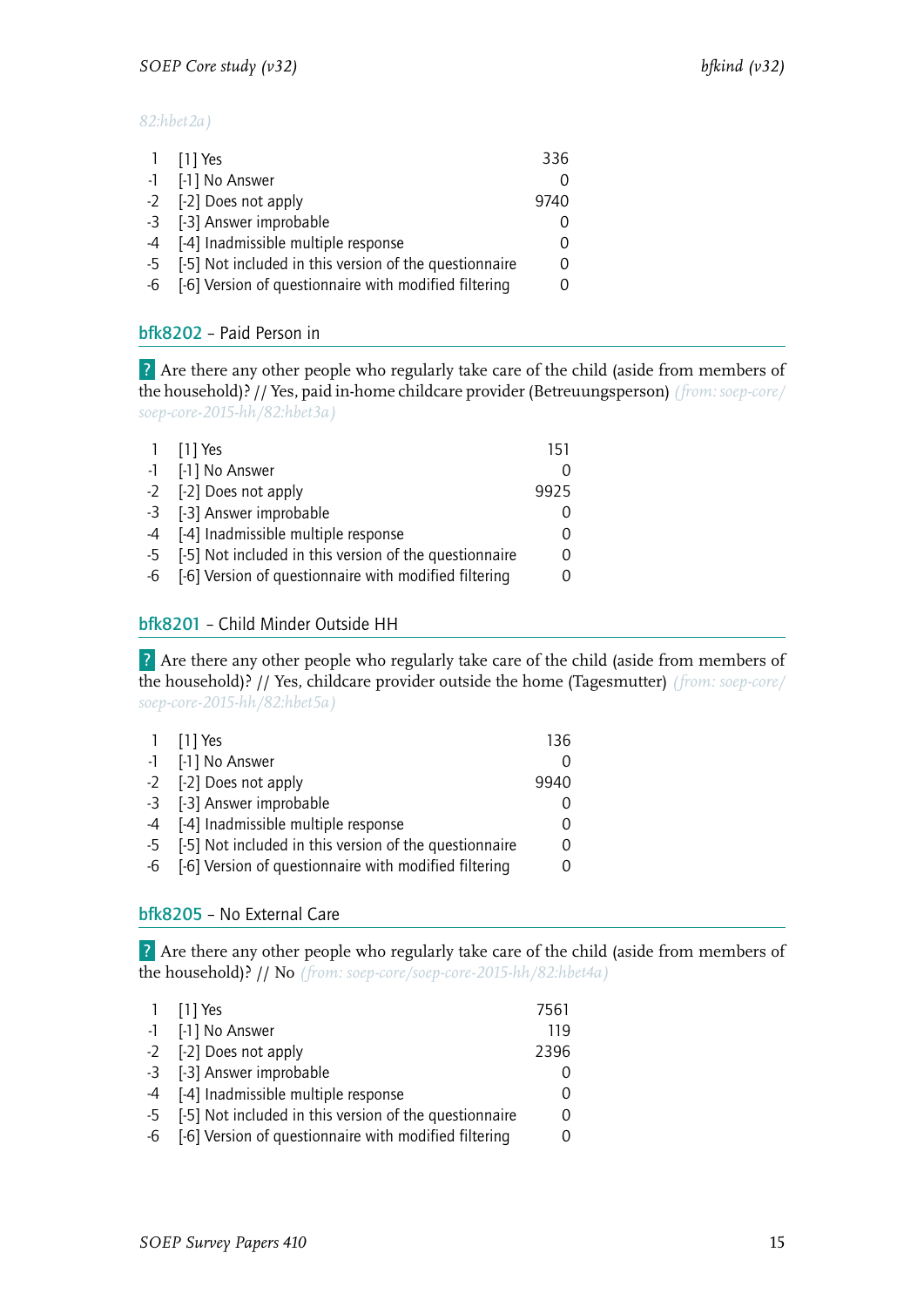## <span id="page-17-0"></span>7 Variables on costs of institutions, carer, activities etc.

#### bfk8302 – Care Outside: No Costs

? Is the care provided for free, or do you pay this person / these people something? // The child care costs – euros per month *(from: soep-core/soep-core-2015-hh/83:hbet6a)*

| 1 [1] No, No Costs                                        | 2007 |
|-----------------------------------------------------------|------|
| -1 [-1] No Answer                                         |      |
| -2 [-2] Does not apply                                    | 8058 |
| -3 [-3] Answer improbable                                 | Ω    |
| -4 [-4] Inadmissible multiple response                    | Ω    |
| -5 [-5] Not included in this version of the questionnaire | 0    |
| -6 [-6] Version of questionnaire with modified filtering  | 0    |
|                                                           |      |

The variable **bfk8302** describes the costs of school, care and activities. In wave BA (2010) average monthly costs were surveyed: "How much do the above mentioned school, care and activities cost you? " Parents indicate average monthly cost of their children regarding school, care, and (leisure) activities, e.g., early music education, sports, etc.. In wave BA this variable was surveyed for the 1rst time.

#### bfk8301 – Care Outside : Costs Per Month

? Is the care provided for free, or do you pay this person / these people something? // No, it doesn't cost anything *(from: soep-core/soep-core-2015-hh/83:hbet7a)*

Corresponding to parents' estimation of average monthly costs **bfk8301** "no costs" indicates if parents do not have any costs.

#### <span id="page-17-1"></span>bfk7601 – Costs Ffor School

? How much does the school cost you? // Average monthly cost in euros *(from: soep-core/ soep-core-2015-hh/76:hein8a)*

#### <span id="page-17-2"></span>bfk7602 – No Costs

? How much does the school cost you? // Nothing *(from: soep-core/soep-core-2015-hh/76:hein8a1)*

|      | 1 [1] No Costs                                         | 3710 |
|------|--------------------------------------------------------|------|
|      | -1 [-1] No Answer                                      | 78   |
|      | -2 [-2] Does not apply                                 | 6288 |
|      | -3 [-3] Answer improbable                              |      |
|      | -4 [-4] Inadmissible multiple response                 |      |
| $-5$ | [-5] Not included in this version of the questionnaire |      |
| -6   | [-6] Version of questionnaire with modified filtering  |      |

#### <span id="page-17-3"></span>bfk8001 – Costs for Care Facility

? How much do you pay for the school or facility? // Average monthly cost in euros *(from: soep-core/soep-core-2015-hh/80:hei13a1)*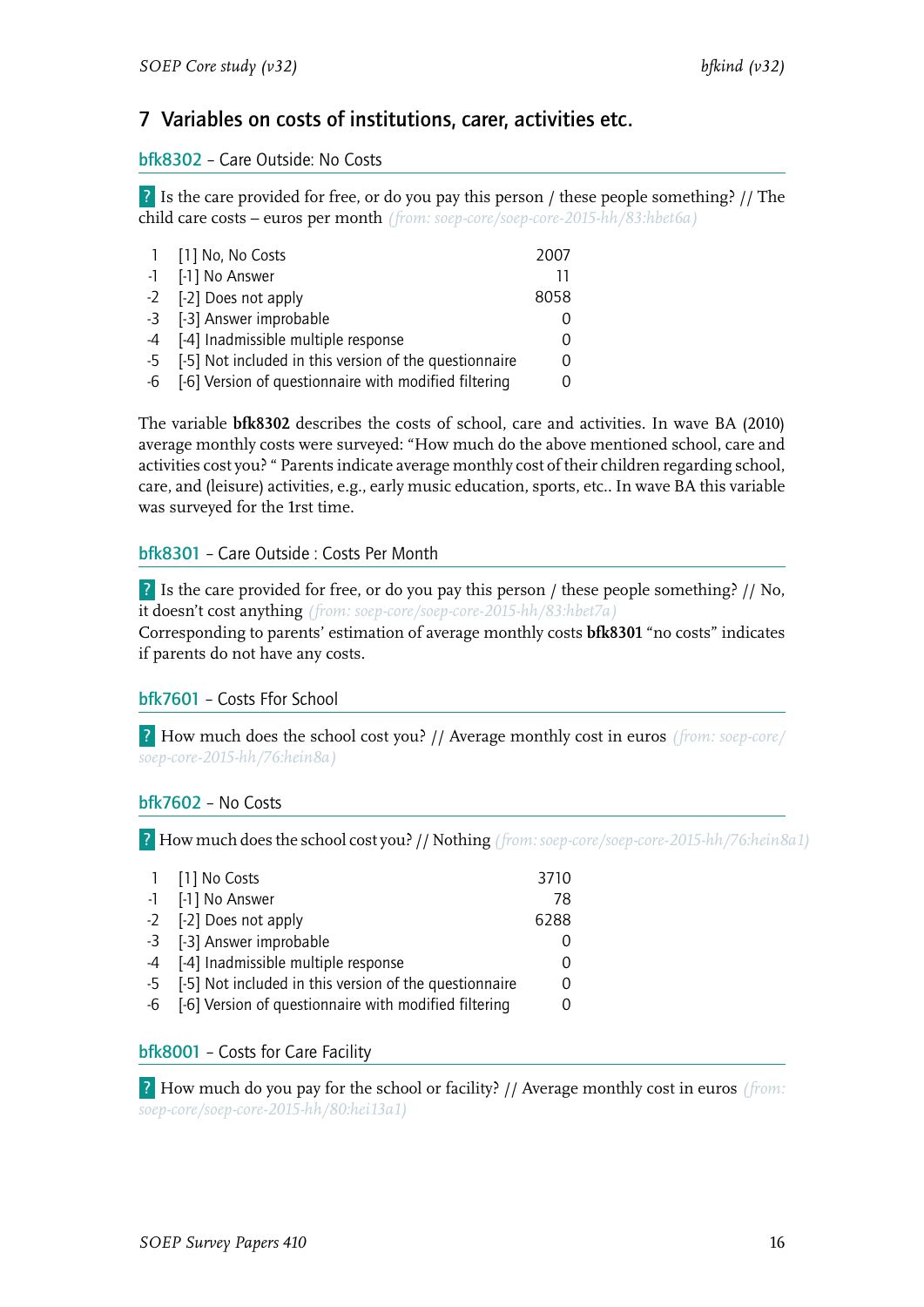#### <span id="page-18-0"></span>bfk8002 – No Costs

? How much do you pay for the school or facility? // Nothing *(from: soep-core/soep-core-2015 hh/80:hei13a2)*

| 1 [1] No Costs                                            | 616              |
|-----------------------------------------------------------|------------------|
| -1 [-1] No Answer                                         | 42               |
| -2 [-2] Does not apply                                    | 9418             |
| -3 [-3] Answer improbable                                 |                  |
| -4 [-4] Inadmissible multiple response                    | $\left( \right)$ |
| -5 [-5] Not included in this version of the questionnaire |                  |
| -6 [-6] Version of questionnaire with modified filtering  |                  |

### <span id="page-18-1"></span>8 Pointer

The pointers provided in **bfkind** comprise **persnr** of the household head of the child **bfkhv**, the partner of the household head **bfkhvp**, the mother of the child **bfkmutti**, and the partner of the mother **bfkmup**. The first two pointers **bfkhv** and **bfkhvp** are using the codes (0) and (1) / (2) of **\$STELL** in the wave-specific \$PBRUTTO. After extensive testing of the distribution of the data up to that point, the pointers to mother (variable **bfkmutti**) and mother's partner (variable **bfkmup**) were revised in July 1994 for SOEP waves A (1984) to J (1993), since in some cases these variables showed a very high percentage of missings. The identifiers linking the PERSNR of a child's mother to each child in **bfkind**, are based on the variables **\$STELL**, **PARTNR\$\$** in the wave-specific files **\$PGEN** and if possible information from the files **BIOBIRTH** or **BIOAGE01**. More information on bfkmutti is included in the comment section of **bfkmutti**.

#### <span id="page-18-2"></span>bfkhv – Pointer To Head of Household

PERSNR of the HH head, i.e. person with **\$stell**=0 in the wave-specific file \$PBRUTTO.

#### bfkhvp – Pointer To Partner of Head

PERSNR of the partner of the household head. It is defined by combining the variables **\$stell** (relationship to household head) in the wave-specific file \$PBRUTTO and the information of PARTNR\$\$ in the wave-specific file \$PGEN. The partner information of PARTNR\$\$ is only taken into account when an individual provided the information.

#### bfkmutti – Pointer To Mother

PERSNR of a child's mother. After extensive testing of the distribution of the data up to that point, the pointers to mother (variable **\$kmutti**) and mother's partner (variable **\$kmup**) were revised in July 1994 for SOEP waves A (1984) to J (1993), since in some cases these variables showed a very high percentage of missings. The procedure for generating the pointers was modified to identify the mother-child relationship as a combination of the variables **\$STELL** (=relationship to household head) and **PARTNR\$\$** (=person ID number of spouse or partner). The information of **PARTNR\$\$** in the wave-specific **\$PGEN** is only available when an interview took place with the partner. If this data is lacking the combination of relationship to household head of the mother and of the mother's partner is used. In this context, for waves A to J, the newly generated pointers were tested longitudinally over time for consistency. While it is quite realistic that a mother would change partners over time, (e.g., second